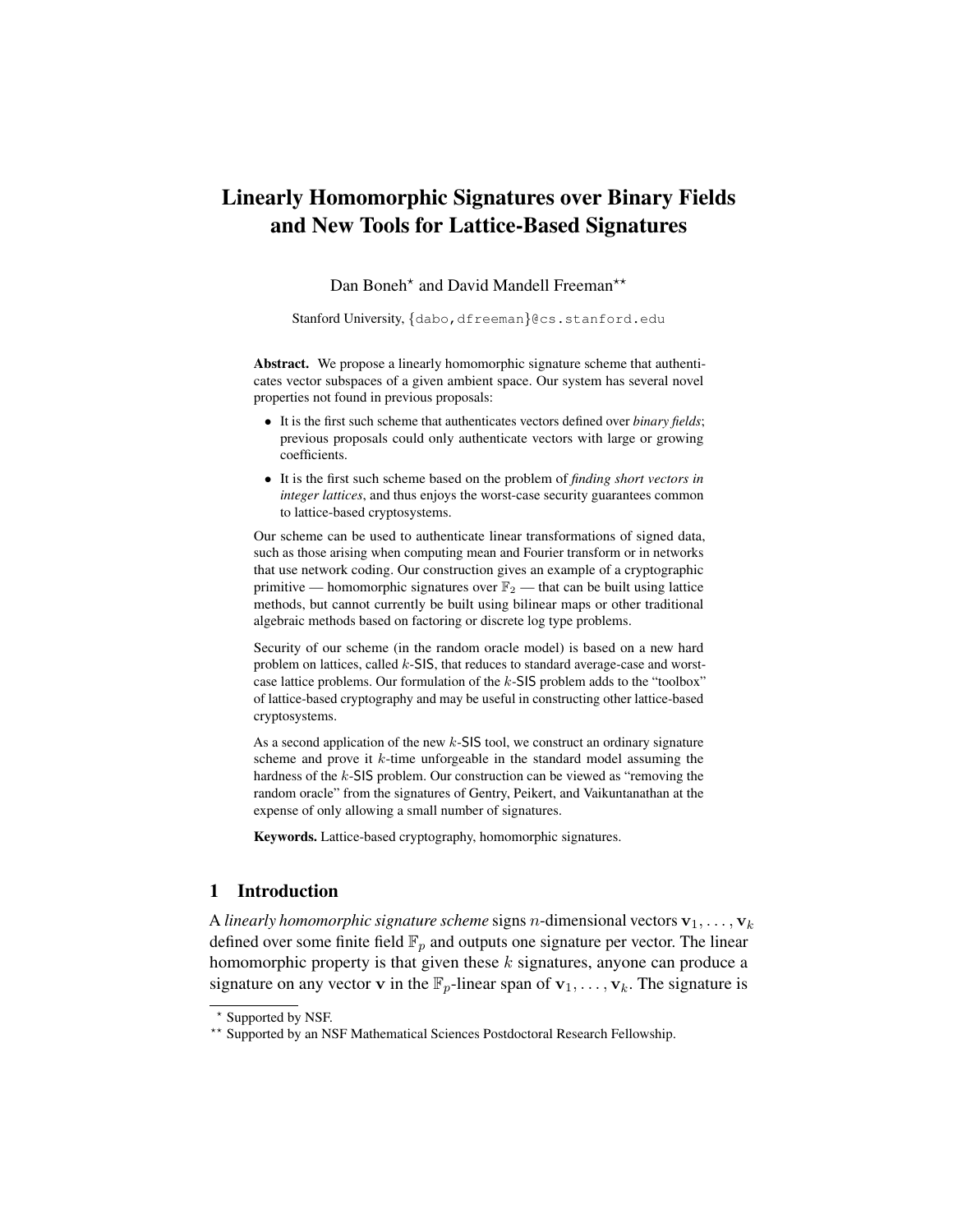secure if it is difficult to produce a signature on any vector  $\mathbf{v} \in \mathbb{F}_p^n$  outside the linear span of  $v_1, \ldots, v_k$ . We give precise definitions in Section 2.

The original motivation for linearly homomorphic signatures comes from the *network coding* routing mechanism [12, 11, 25, 4, 13]. In a computer network that uses network coding, a message sender signs a number of "augmented" message vectors and transmits the resulting vector-signature pairs through the network to a recipient. Each router along the way receives a number of signed vectors and creates a random linear combination v of the vectors it receives. The router uses the homomorphic property to derive a signature on v and forwards v and its signature to the next router, which then does the same with the signed vectors it receives. The ultimate recipient obtains several random linear combinations of the original message vectors, discards all vectors that are not properly signed, and recovers the original message by solving a full-rank linear system over  $\mathbb{F}_p$ . Security of the signature scheme ensures that the recipient obtains the originally transmitted message vectors. In implementations there is a desire to use network coding with addition over  $\mathbb{F}_2$ , so that computations on messages are simple XORs and decoding amounts to solving a linear system over  $\mathbb{F}_2$ .

Beyond network coding, linearly homomorphic signatures enable linear computations on authenticated data. For example, consider a server that stores signed data samples  $s_1, \ldots, s_n$  in  $\mathbb{F}_p$ . The signature on sample  $s_i$  is actually a signature on the vector  $(s_i | e_i) \in \mathbb{F}_p^{n+1}$ , where  $e_i$  the *i*th unit vector in  $\mathbb{F}_p^n$ . The server stores  $(i, s_i)$  and a signature on  $(s_i | e_i)$ . (The vector  $e_i$  need not be stored with the data and can be reconstructed from  $i$  when needed.) Using the homomorphic property, the server can compute a signature  $\sigma$  on the sum  $(\sum_{i=1}^n s_i, 1, \ldots, 1)$ . If  $\sigma$  reveals no other information about the original samples, then the server can publish the sum  $\sum_{i=1}^{n} s_i$  and the signature  $\sigma$  on the sum while maintaining privacy of the original data. The "augmentation"  $(1, \ldots, 1)$ proves that the published message really is the claimed sum of the original samples.<sup>1</sup> More generally, the server can publish an authenticated inner product of the samples  $\mathbf{s} := (s_1, \dots, s_n)$  with any known vector  $\mathbf{c} \in \mathbb{F}_p^n$  without leaking additional information about the samples. This is needed, for example, to publish an authenticated Fourier coefficient from the Fourier transform of s. It can also be used to compute an authenticated least squares fit for a set of signed data.

Previous results on linearly homomorphic signatures make use of groups in which the discrete logarithm problem is hard [18, 11, 25, 4] or the RSA assumption holds [13]. In the former case, signatures are linearly homomorphic over  $\mathbb{F}_p$  for some large p, while in the latter case, signatures are homomorphic over the integers (with some bound on the size of the coefficients allowed in linear

<sup>&</sup>lt;sup>1</sup> Strictly speaking, in order to prevent mix-and-match attacks between different data sets one needs to link the  $n$  samples with a random tag that uniquely identifies the data set.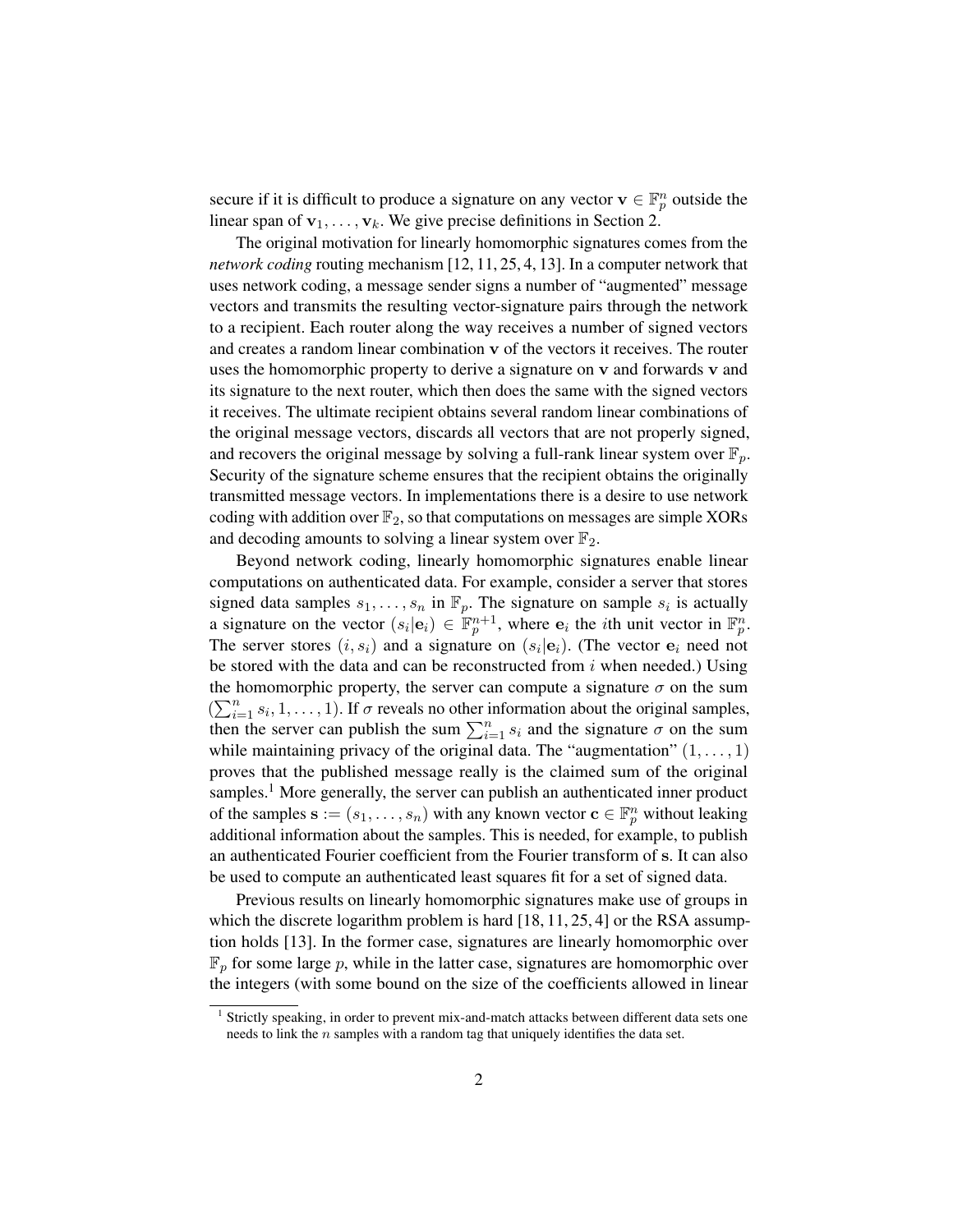combinations). In particular, no previous scheme can support linear operations over a small field such as  $\mathbb{F}_2$ . This appears to be an inherent limitation of discrete log-type systems, since the discrete log problem is not hard in  $\mathbb{F}_2$ . A similar limitation prevents an RSA-based system over  $\mathbb{F}_2$ .

More distantly related to our work is the notion of "redactable" signatures [24, 16, 15, 3, 22, 21, 10, 8, 7]. These schemes have the property that given a signature on a message, anyone can derive a signature on subsets of the message. Our focus here is quite different — we look at linear operations on tuples of authenticated vectors rather than a subset operation on a single message.

### Our contributions.

- Homomorphic signatures over  $\mathbb{F}_2$ : We construct the first unforgeable linearly homomorphic signature scheme that authenticates vectors with coordinates in  $\mathbb{F}_2$ . Our construction gives an example of a cryptographic primitive that can be built using lattice methods, but cannot currently be built using bilinear maps or other traditional algebraic methods based on factoring or discrete log type problems. Our scheme can be easily modified to authenticate vectors with coefficients in other small fields, including prime fields and extension fields such as  $\mathbb{F}_{2^d}$ . In addition, our scheme is *private*, in the sense that a derived signature on a vector v leaks no information about the original signed vectors beyond what is revealed by v.
- A simple  $k$ -time signature without random oracles: We describe a stateless signature scheme and prove it secure in the standard model when used to sign at most  $k$  messages, for small values of  $k$ . The public key of our scheme is significantly smaller than that of any other stateless lattice-based signature scheme that can sign multiple large messages and is secure in the standard model. Our construction can be viewed as "removing the random oracle" from the signature scheme of Gentry, Peikert, and Vaikuntanathan [14], but only for signing  $k$  messages.
- New tools for lattice-based signatures: Unforgeability of both of our schemes is based on a new hard problem on lattices, which we call the k*-Small Integer Solutions* (k-SIS) problem. We show that k-SIS reduces to the standard *Small Integer Solution* (SIS) problem, which is known to be as hard as standard worst-case lattice problems [20].

Unforgeability of our k-time signature scheme depends on bounds for the length of vectors sampled from discrete Gaussian distributions. We prove both upper and lower bounds that are essentially as tight as possible. Our upper bound improves on a result of Micciancio and Regev [20, Lemma 4.4], and our lower bound is (to our knowledge) the first such bound in the literature.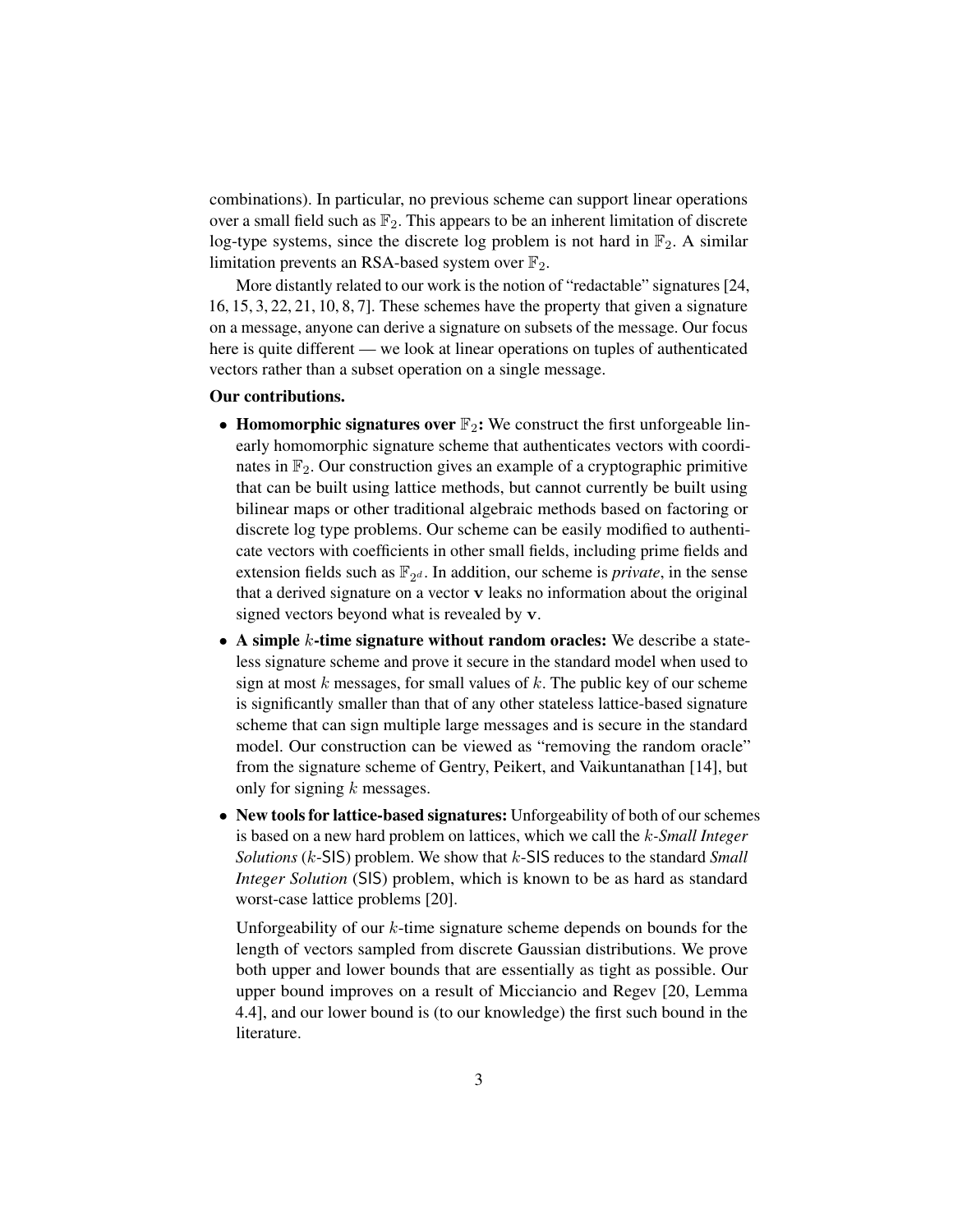Privacy of our linearly homomorphic scheme depends on a new result on discrete Gaussian distributions, namely, that the distribution of a sum of samples from a discrete Gaussian is statistically close to a discrete Gaussian distribution that depends *only on the sum* and not on the individual samples. While the analogous result for *continuous* Gaussians is well known, this is (to our knowledge) the first such result for discrete Gaussians.

Overview of the homomorphic signature scheme. Our construction builds on the signature scheme of Gentry, Peikert, and Vaikuntanathan [14], in which signatures are short vectors  $\sigma$  in lattices defined modulo some large integer q. The key idea in our construction is to use short vectors  $\sigma$  in (cosets of) lattices defined modulo 2q, which allows us to encode different information modulo 2 and modulo q:  $\sigma$  mod 2 encodes information about the vector being signed, while  $\sigma$  mod q encodes a solution to a hard problem, ensuring that an adversary cannot forge the signature.

The fact that  $\sigma$  is a short *integer* vector ensures that the two parts cannot be attacked independently. Specifically, applying the Chinese remainder theorem to two vectors  $\sigma_2$  and  $\sigma_q$  that are correct mod 2 and mod q, respectively, does not produce a short integer vector. This property appears to be unique to latticebased cryptography: if we attempted a similar construction in discrete log groups of order  $2q$ , we would easily be able to attack the order 2 and order q parts independently.

Concretely, our construction works as follows. Let  $q$  be an odd prime. To sign a vector subspace  $V = \text{span}(\mathbf{v}_1, \dots, \mathbf{v}_k)$  of  $\mathbb{F}_2^n$ , we define a matrix  $\mathbf{A}_V \in \mathbb{Z}_{2q}^{m \times n}$ and then sign each basis vector  $v_i$ . A signature on  $v_i \in \mathbb{F}_2^n$  is a low-norm vector  $\sigma_i \in \mathbb{Z}^m$  such that  $\mathbf{A}_V \cdot \sigma_i = q \cdot \mathbf{v}_i \mod 2q$ . A signature  $\sigma \in \mathbb{Z}^m$  on a vector  $y \in \mathbb{F}_2^n$  is valid if  $\sigma$  has small norm and  $\mathbf{A}_V \cdot \sigma = q \cdot y \mod 2q$ .

Producing such a signature requires knowing a short basis for the integer lattice defined by the kernel of  $A_V$ ; to obtain such a basis we combine the trapdoor generation algorithm of Alwen and Peikert [2] with the basis delegation mechanism of Cash, Hofheinz, Kiltz, and Peikert [9].

The homomorphic property of our scheme is now immediate: if we are given arbitrary vector-signature pairs  $(v_j, \sigma_j) \in \mathbb{F}_2^n \times \mathbb{Z}^m$  for  $j = 1, \ldots, \ell$ , we can create a signature on  $\mathbf{v} = \mathbf{v}_1 + \cdots + \mathbf{v}_{\ell} \in \mathbb{F}_2^n$  by computing  $\sigma =$  $\sigma_1 + \cdots + \sigma_\ell \in \mathbb{Z}^m$ . Since the  $\sigma_j$  are all valid signatures on the  $\mathbf{v}_j$ , we see that  $\mathbf{A}_V \cdot \sigma = q \cdot \mathbf{v} \mod 2q$  and  $\sigma$  has low norm (if  $\ell$  is sufficiently small), so  $\sigma$  is a valid signature on v.

Security and the  $k$ -SIS problem. To prove unforgeability, we need to show that given signatures on basis vectors of  $V$ , it is impossible to generate a signature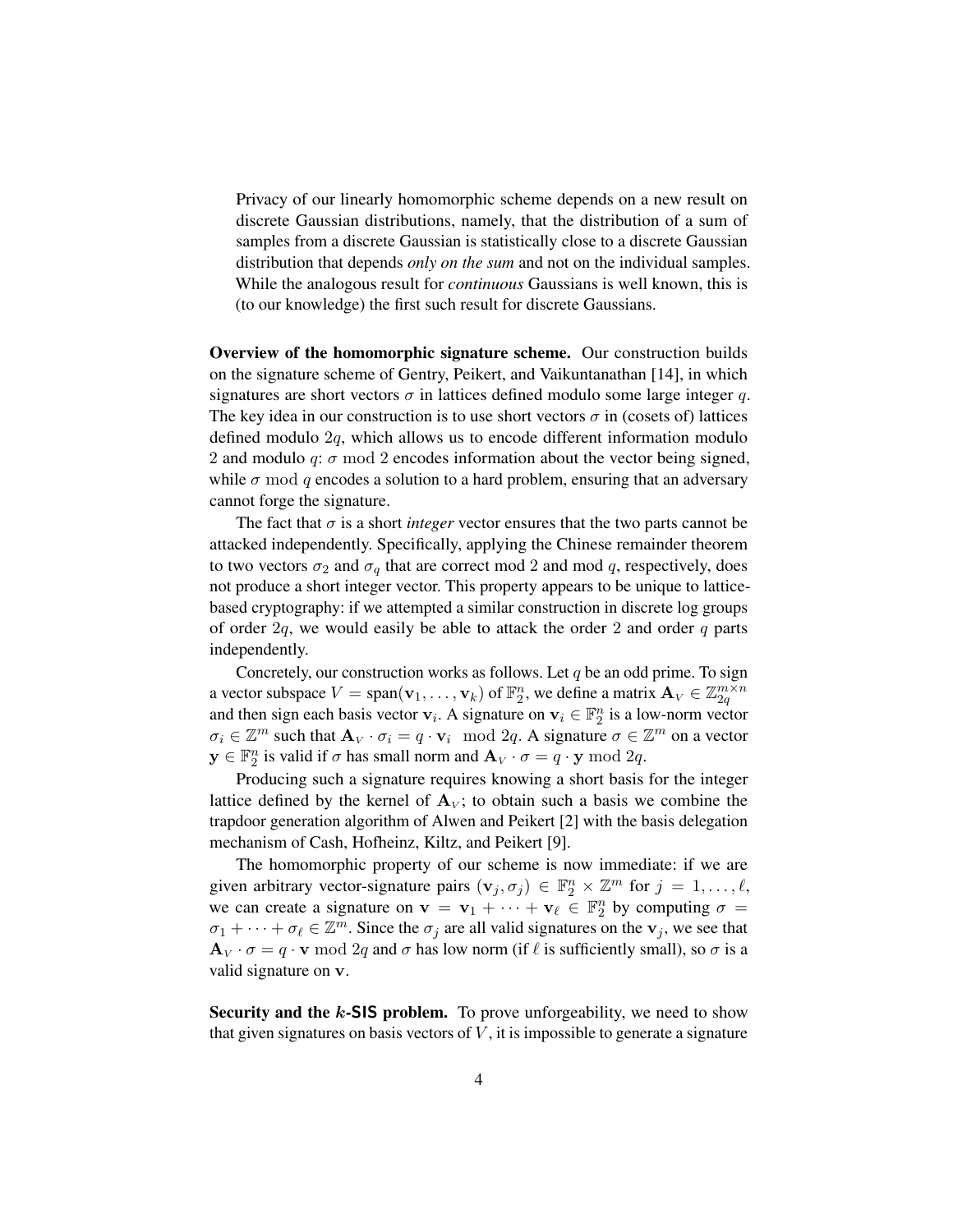on a vector outside of  $V$ . To do so we define the  $k$ -SIS problem, which, roughly speaking, is as follows:

Given a matrix  $\mathbf{A} \in \mathbb{Z}_q^{n \times m}$  and k short vectors  $\mathbf{e}_1, \dots, \mathbf{e}_k \in \mathbb{Z}^m$  satisfying  $\mathbf{A} \cdot \mathbf{e}_i = 0 \bmod q$ , find a short vector  $\mathbf{e} \in \mathbb{Z}^m$  satisfying  $\mathbf{A} \cdot \mathbf{e} = 0 \bmod q$ , such that e is not in  $\mathbb{Q}$ -span({ $\{e_1, \ldots, e_k\}$ }.

When  $k = 0$  this is the standard SIS problem [20].

In Section 5 we show that an adversary that breaks the homomorphic signature scheme (defined mod  $2q$ ) in the random oracle model can be used to solve the k-SIS problem (defined mod q). In Section 4 we show that the k-SIS problem is as hard as the SIS problem. Our reduction degrades exponentially in  $k$ , which forces us to use a constant-size  $k$  if we want our linearly homomorphic scheme to be provably secure based on worst-case lattice problems. It is an important open problem to give either a tighter reduction to SIS or a direct reduction from k-SIS to worst-case lattice problems.

For some applications of linearly homomorphic signatures it is desirable that the derived signatures be private; that is, a derived signature on a vector **v** in span( $v_1, \ldots, v_k$ ) should not leak information about the original vectors  $v_1, \ldots, v_k$  beyond what is revealed by v. For our construction, to prove privacy it suffices to show that the distribution obtained by summing independent discrete Gaussians depends only on the coset of the sum and the linear combination being computed. We prove this statement in Section 4.

Overview of the  $k$ -time signature scheme. Our goal is to use the same mechanism as in the homomorphic signature scheme to construct an ordinary signature scheme. Since homomorphic signatures are not existentially unforgeable, we must find a way to remove the homomorphic property. To do this, we impose the requirement that the length of a valid signature  $\sigma \in \mathbb{Z}^m$  be very close to the expected length of the vector produced by the signing algorithm. We then show that any linear combination of valid signatures will be too long to satisfy this tight bound, so the homomorphic property is of no use to an adversary.

As with the homomorphic scheme, the security of our  $k$ -time signature scheme follows from hardness of the  $k$ -SIS problem. We prove security (in the standard model) against a static attacker, who submits all of his message queries before receiving the public key. By a standard transformation using *chameleon hashes* [17], this implies the existence of a scheme secure against an adaptive attacker, also in the standard model. Our security proof requires tight bounds on the length of a vector sampled from a discrete Gaussian distribution. We use new upper and lower bounds that are essentially as tight as possible.

Lyubashevsky and Micciancio [19] give a lattice-based one-time signature scheme secure in the standard model and show how it can be converted to sign  $k$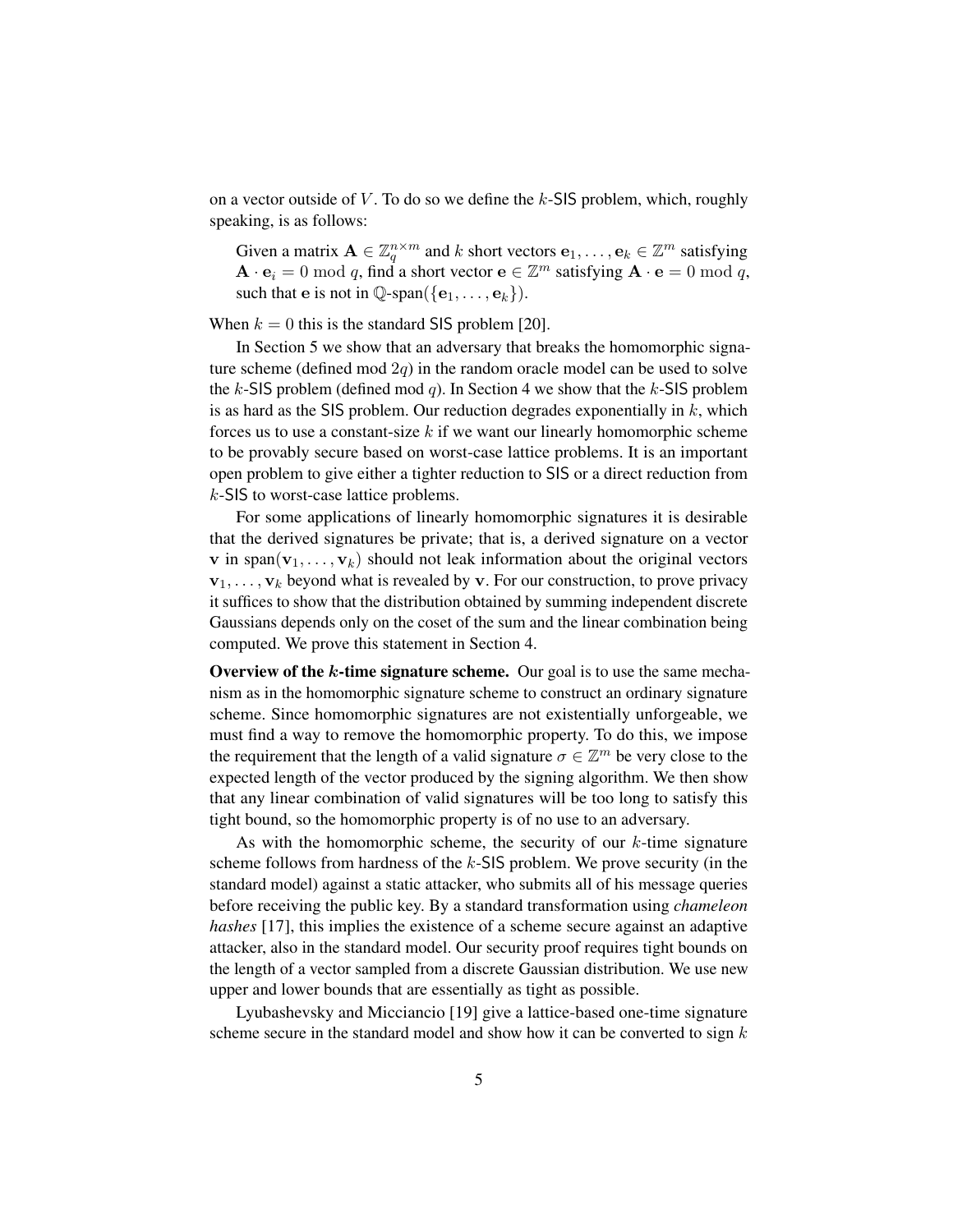messages. For small values of  $k$ , our construction gives a more efficient stateless k-time signature than is produced by this conversion.

Outline of the paper. Section 2 gives a formal definition and security model for linearly homomorphic signatures. In Section 3 we review facts about lattices. Section 4 describes the new tools we use in our constructions, including the k-SIS problem and our reduction of k-SIS to SIS. In Section 5 we present our homomorphic scheme, and in Section 6 we present our k-time signature scheme. Finally, in Section 7 we describe extensions of our scheme and open questions. Because of space considerations, proofs have been omitted and can be found in the full version of this paper [6].

# 2 Linearly Homomorphic Signatures

We define linearly homomorphic signatures over any principal ideal domain R. These signatures authenticate tuples (a.k.a. vectors) of elements of  $R$ . This definition encompasses the homomorphic signatures over finite fields defined by Boneh et al. [4] as well as the signatures over  $\mathbb{Z}$  and  $\mathbb{Z}_N$  defined by Gennaro et al. [13]. While we describe the system in terms of a fixed ring  $R$ , it may be that R is determined by the Setup algorithm, as in the case where the size of R depends on the system's security parameter.

To prevent "mix-and-match" attacks, each set of vectors signed is given a unique identifier id, which serves to tie together all vectors that belong to the same file or data set. Our security model requires that this identifier be unpredictable; in our scheme it is chosen at random by the signer.

Definition 1 (adapted from [4]). Let R be a principal ideal domain. A *linearly homomorphic signature scheme over* R is a tuple of probabilistic, polynomialtime algorithms (Setup, Sign, Combine, Verify) with the following functionality:

- Setup(n, params). On input a security parameter n (in unary) and additional public parameters params that include the dimension  $N$  of the ambient space and the dimension  $k$  of subspaces to be signed, this algorithm outputs a public key pk and a secret key sk.
- Sign(sk, id, v). On input a secret key sk, an identifier id  $\in \{0, 1\}^n$ , and a vector  $\mathbf{v} \in R^N$ , this algorithm outputs a signature  $\sigma$ .
- Combine(pk, id,  $\{(\alpha_i, \sigma_i)\}_{i=1}^{\ell}$ ). On input a public key pk, an identifier id, and a set of tuples  $\{(\alpha_i, \sigma_i)\}_{i=1}^{\ell}$  with  $\alpha_i \in R$ , this algorithm outputs a signature  $\sigma$ . (This  $\sigma$  is intended to be a signature on  $\sum_{i=1}^{\ell} \alpha_i \mathbf{v}_i$ .)
- Verify(pk, id, y,  $\sigma$ ). On input a public key pk, an identifier id  $\in \{0, 1\}^n$ , a vector  $y \in R^N$ , and a signature  $\sigma$ , this algorithm outputs either 0 (reject) or 1 (accept).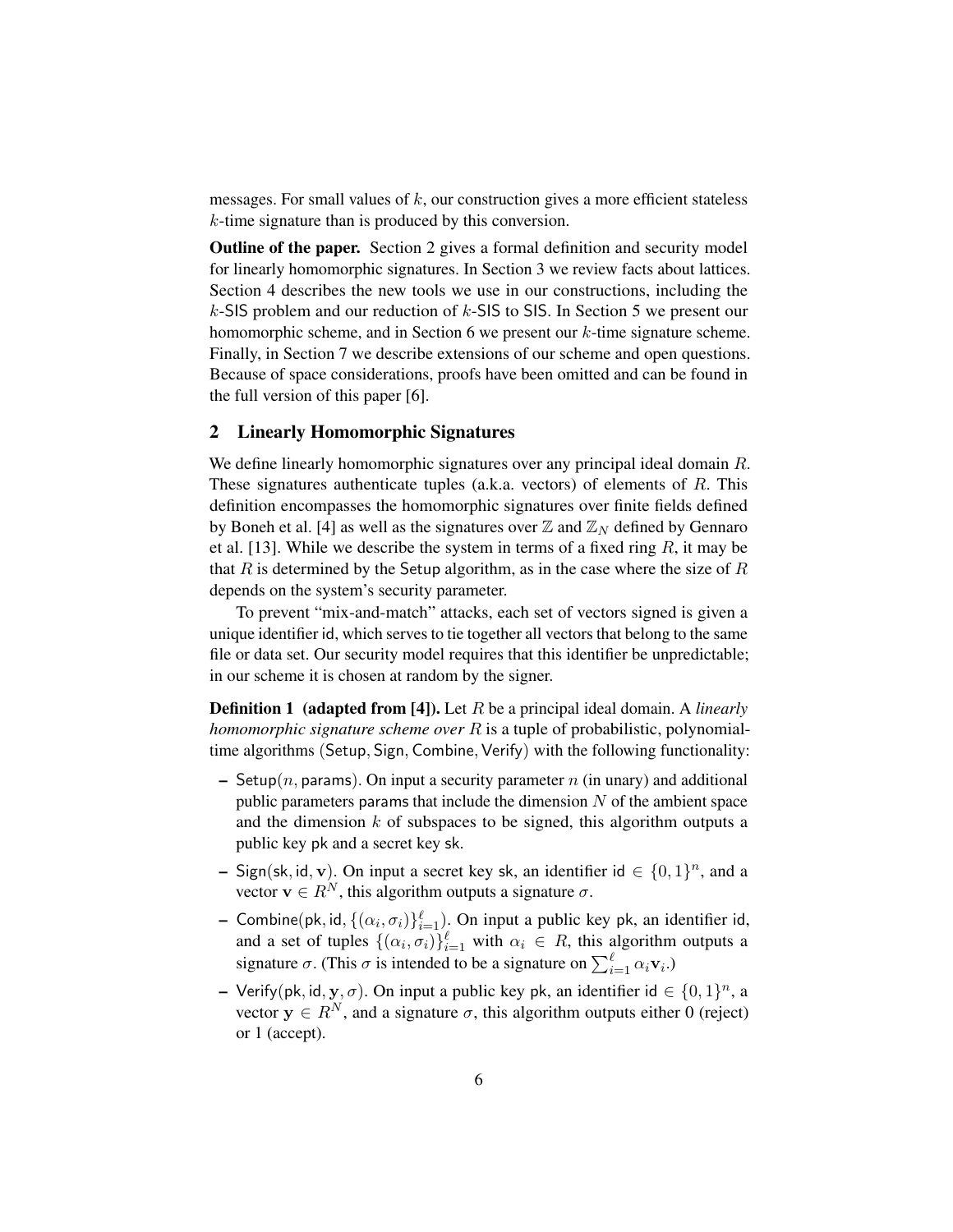We require that for each (pk, sk) output by Setup(n, params), we have:

- 1. For all id and  $y \in R^N$ , if  $\sigma \leftarrow$  Sign(sk, id, y) then Verify(pk, id, y,  $\sigma$ ) = 1.
- 2. For all id  $\in \{0,1\}^n$  and all sets of triples  $\{(\alpha_i, \sigma_i, \mathbf{v}_i)\}_{i=1}^{\ell}$ , if it holds that Verify(pk, id,  $\mathbf{v}_i, \sigma_i) = 1$  for all *i*, then

Verify  $\big(\mathsf{pk},\ \mathsf{id},\ \sum_i \alpha_i \mathbf{v}_i,\ \mathsf{Combine}\left(\mathsf{pk},\ \mathsf{id},\ \{(\alpha_i,\sigma_i)\}_{i=1}^{\ell}\right) \big)=1.$ 

In our lattice-based linearly homomorphic signature scheme, we cannot combine arbitrarily many valid signatures and still guarantee successful verification. We capture this property by saying that the scheme is L*-limited* if correctness property (2) holds for all  $\ell \leq L$  whenever the  $\sigma_i$  are output by the Sign algorithm.

Unforgeability. The security model for linearly homomorphic signatures allows an adversary to make adaptive signature queries on files of his choosing, with the signer randomly choosing the identifier id for each file queried. The winning condition captures the fact that there are two distinct types of forgeries: a vectorsignature pair  $(y^*, \sigma^*)$  that verifies for some file *not* queried to the signer (a *type l* forgery), or a pair  $(y^*, \sigma^*)$  that verifies for some file that *was* queried to the signer, but for which y ∗ is not a linear combination of the vectors queried (a *type 2 forgery*).

**Definition 2** (adapted from [4]). A homomorphic signature scheme  $S = (Setup,$ Sign, Combine, Verify) over R is *unforgeable* if the advantage of any probabilistic, polynomial-time adversary  $A$  in the following security game is negligible in the security parameter  $n$ :

**Setup:** The challenger runs Setup(n, params) to obtain (pk, sk), and gives pk to A.

**Queries:** Proceeding adaptively,  $A$  specifies a sequence of  $k$ -dimensional subspaces  $V_i \subset R^N$ , represented as a k-tuples of basis vectors  $\mathbf{v}_{i1}, \dots, \mathbf{v}_{ik}$ . For each *i*, the challenger chooses id<sub>i</sub> uniformly from  $\{0, 1\}^n$  and gives to A the identifier id<sub>i</sub> and the j signatures  $\sigma_{ij} \leftarrow$  Sign(sk, id<sub>i</sub>,  $\mathbf{v}_{ij}$ ) for  $j = 1, ..., k$ .

**Output:** A outputs id<sup>\*</sup>  $\in \{0,1\}^n$ , a *non-zero* vector  $y^* \in R^N$ , and a signature  $\sigma^*$ .

The adversary *wins* if Verify(pk, id<sup>\*</sup>,  $y^*$ ,  $\sigma^*$ ) = 1, and either (1) id<sup>\*</sup>  $\neq$  id<sub>*i*</sub> for all *i* (a *type 1 forgery*), or (2)  $id^* = id_i$  for some *i* but  $y^* \notin V_i$  (a *type 2 forgery*). The *advantage* HomSig-Adv $[A, S]$  of A is defined to be the probability that A wins the game.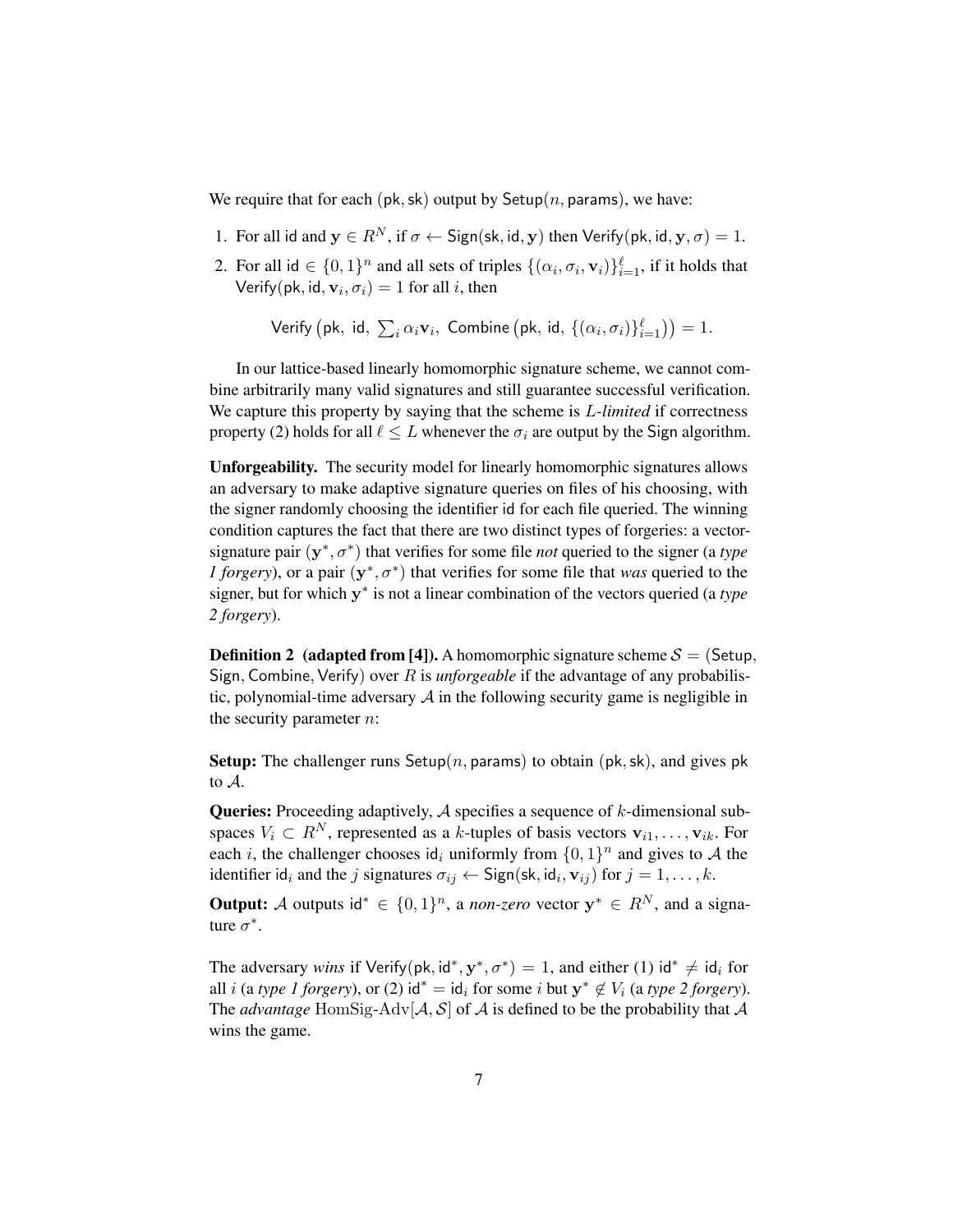**Privacy.** Given signatures on vectors  $v_1, \ldots, v_k$  in  $R^N$ , it is desirable that derived signatures on a vector v in span( $v_1, \ldots, v_k$ ) not leak any information about  $\mathbf{v}_1, \ldots, \mathbf{v}_k$  beyond what is revealed by v. We are not trying to hide the fact the derivation took place or the function that was used to compute v, merely the inputs to the function.

More precisely, we define privacy for linearly homomorphic signatures using a variation of a definition from [8]. The definition captures the idea that given signatures on a number of derived vectors in one of two different vector spaces, the attacker cannot tell which space the derived signatures came from. This indistinguishability holds even if the secret key is leaked. We call signatures with this property *weakly context hiding*. The reason for "weak" is that we are not hiding the fact that derivation took place or the computed function and we assume the original signatures are not public. Ahn et al. [1] define a stronger notion of privacy, called *strong context hiding*, that requires that derived signatures be distributed as independent fresh signatures on the same message; this requirement ensures privacy even if the original signatures are exposed.

**Definition 3.** A homomorphic signature scheme  $S = ($ Setup, Sign, Combine, Verify) over R is *weakly context hiding* if the advantage of any probabilistic, polynomialtime adversary  $A$  in the following security game is negligible in the security parameter n:

**Setup:** The challenger runs Setup(n, params) to obtain (pk, sk) and gives pk and sk to A.

**Challenge:** A outputs  $(V_0, V_1, f_1, \ldots, f_s)$  where  $V_0$  and  $V_1$  are linear spaces over  $R^N$  represented as k-tuples of vectors  $(\mathbf{v}_1^{(b)})$  $\mathbf{v}_1^{(b)},\ldots,\mathbf{v}_k^{(b)}$  $k^{(0)}$  for  $b = 0, 1$ . The functions  $f_1, \ldots, f_s$  are R-linear functions<sup>2</sup> on  $(R^N)^k$  satisfying

$$
f_i(\mathbf{v}_1^{(0)},...,\mathbf{v}_k^{(0)}) = f_i(\mathbf{v}_1^{(1)},...,\mathbf{v}_k^{(1)})
$$
 for all  $i = 1,...,s$ .

In response, the challenger generates a random bit  $b \in \{0, 1\}$  and a random tag  $\tau \in \{0,1\}^n$  and signs the vector space  $V_B$  using the tag  $\tau$ . Next, for  $i = 1, \ldots, s$ the challenger uses Combine to derive signatures  $\sigma_i$  on  $f_i(\mathbf{v}_1^{(b)})$  $\mathbf{v}_1^{(b)},\ldots,\mathbf{v}_k^{(b)}$  $\binom{0}{k}$  and sends  $\sigma_1, \ldots, \sigma_s$  to A. The functions  $f_1, \ldots, f_s$  can be output adaptively after  $V_0$ ,  $V_1$  are output.

**Output:**  $\mathcal A$  outputs a bit  $b'$ .

The adversary A wins the game if  $b = b'$ . The *advantage* of A is the probability that  $A$  wins the game.

<sup>&</sup>lt;sup>2</sup> If the scheme is L-limited, we require the  $f_i$  to have at most L nonzero coefficients.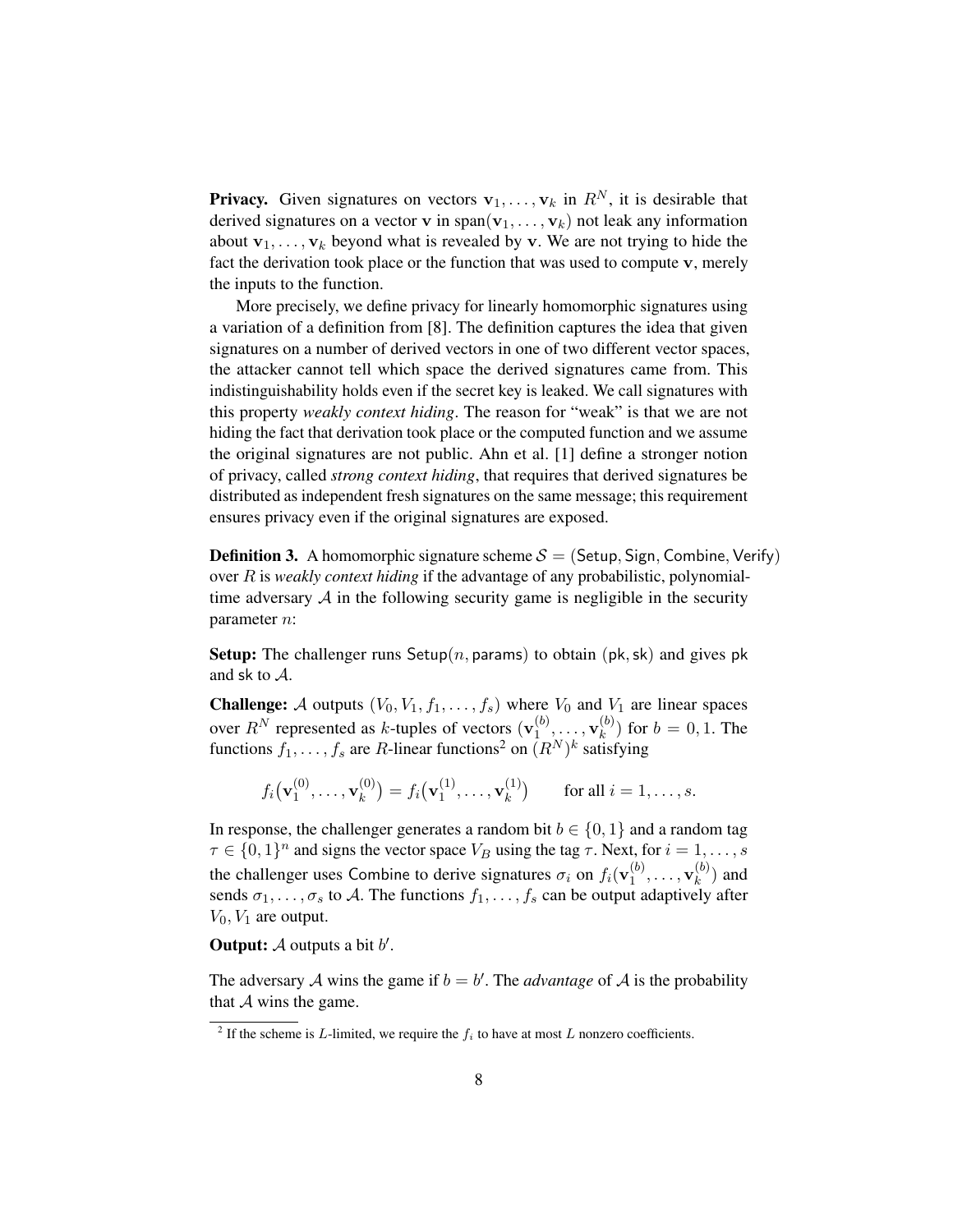Winning the context hiding game game means that the attacker was able to determine whether the challenge signatures were derived from signatures on  $V_0$  or from signatures on  $V_1$ . We note that for discrete log-based linearly homomorphic signatures such as those of [4], weak context hiding follows from the uniqueness of the signature.

#### 3 Background on Lattices

In this section we describe the lattices we will be using and their properties. Precise statements of these results can be found in the full version of this paper [6].

**Notation.** For any integer  $q \geq 2$ , we let  $\mathbb{Z}_q$  denote the ring of integers modulo q. When q is prime,  $\mathbb{Z}_q$  is a field and is sometimes denoted  $\mathbb{F}_q$ . We let  $\mathbb{Z}_q^{n \times m}$  denote the set of  $n \times m$  matrices with entries in  $\mathbb{Z}_q$ . We denote matrices by capital boldface letters and vectors by lowercase boldface letters. We say a function  $f : \mathbb{Z} \to \mathbb{R}^+$  is *negligible* if it is  $O(n^{-c})$  for all  $c > 0$ , and we use  $negl(n)$  to denote a negligible function of n. The function  $\lg x$  is the base 2 logarithm of x.

**Lattices.** An m-dimensional lattice  $\Lambda$  is a full-rank discrete subgroup of  $\mathbb{R}^m$ . We will be interested in *integer lattices* Λ, i.e., those whose points have coordinates in  $\mathbb{Z}^m$ . For any integer  $q \geq 2$  and any  $\mathbf{A} \in \mathbb{Z}_q^{n \times m}$ , we define

 $\Lambda^{\perp}_q(\mathbf{A}) := \big\{\mathbf{e}\in\mathbb{Z}^m : \mathbf{A}\!\cdot\!\mathbf{e} = \mathbf{0} \bmod q\big\},\, \Lambda^{\mathbf{u}}_q(\mathbf{A}) := \big\{\mathbf{e}\in\mathbb{Z}^m : \mathbf{A}\!\cdot\!\mathbf{e} = \mathbf{u} \bmod q\big\}.$ 

Alwen and Peikert [2, Theorem 3.2] describe an algorithm TrapGen that outputs an (almost) uniformly random matrix  $\mathbf{A} \in \mathbb{Z}_q^{n \times m}$  along with a "short" basis for  $\Lambda_q^{\perp}(\mathbf{A})$ . Cash et al. [9, Lemma 3.2] give an algorithm ExtBasis that "delegates" a basis: given two matrices  $\mathbf{A}, \mathbf{A}'$  in  $\mathbb{Z}_q^{n \times m}$  and a short basis for  $\Lambda_q^{\perp}({\bf A})$ , the algorithm computes a short basis for  $\Lambda_q^{\perp}({\bf A}\|{\bf A}')$ . The length of a basis **T** is measured by the *Gram-Schmidt norm* and denoted by  $||T||$ .

For any real  $\epsilon > 0$ , the *smoothing parameter*  $\eta_{\epsilon}(\Lambda)$  is defined to be the smallest positive s such that  $\rho_{1/s}(A^* \setminus \{0\}) \leq \epsilon$  [20].

**Gaussian distributions.** Let L be a subset of  $\mathbb{Z}^m$ . For any vector  $\mathbf{c} \in \mathbb{R}^m$ and any positive parameter  $\sigma \in \mathbb{R}_{>0}$ , let  $\rho_{\sigma,c}(\mathbf{x}) := \exp(-\pi \|\mathbf{x}-\mathbf{c}\|^2/\sigma^2)$ be a Gaussian function on  $\mathbb{R}^m$  with center c and parameter  $\sigma$ . Let  $D_{\sigma, c}$  be the continuous Gaussian distribution over  $\mathbb{R}^m$  with center c and parameter  $\sigma$ , with  $D_{\sigma,\mathbf{c}}(\mathbf{x}) = \rho_{\sigma,\mathbf{c}}(\mathbf{x})/\sigma^n$ . Let  $\rho_{\sigma,\mathbf{c}}(L) := \sum_{\mathbf{x} \in L} \rho_{\sigma,\mathbf{c}}(\mathbf{x})$  be the discrete integral of  $\rho_{\sigma,c}$  over L. Finally, let  $\mathcal{D}_{L,\sigma,c}$  be the discrete Gaussian distribution over L with center c and parameter  $\sigma$ . In particular, for all  $y \in L$ , we have  $\mathcal{D}_{L,\sigma,\mathbf{c}}(\mathbf{y}) = \frac{\rho_{\sigma,\mathbf{c}}(\mathbf{y})}{\rho_{\sigma,\mathbf{c}}(L)}$ . For notational convenience,  $\rho_{\sigma,\mathbf{0}}$  and  $\mathcal{D}_{L,\sigma,\mathbf{0}}$  are abbreviated as  $\rho_{\sigma}$  and  $\mathcal{D}_{L,\sigma}$ , respectively.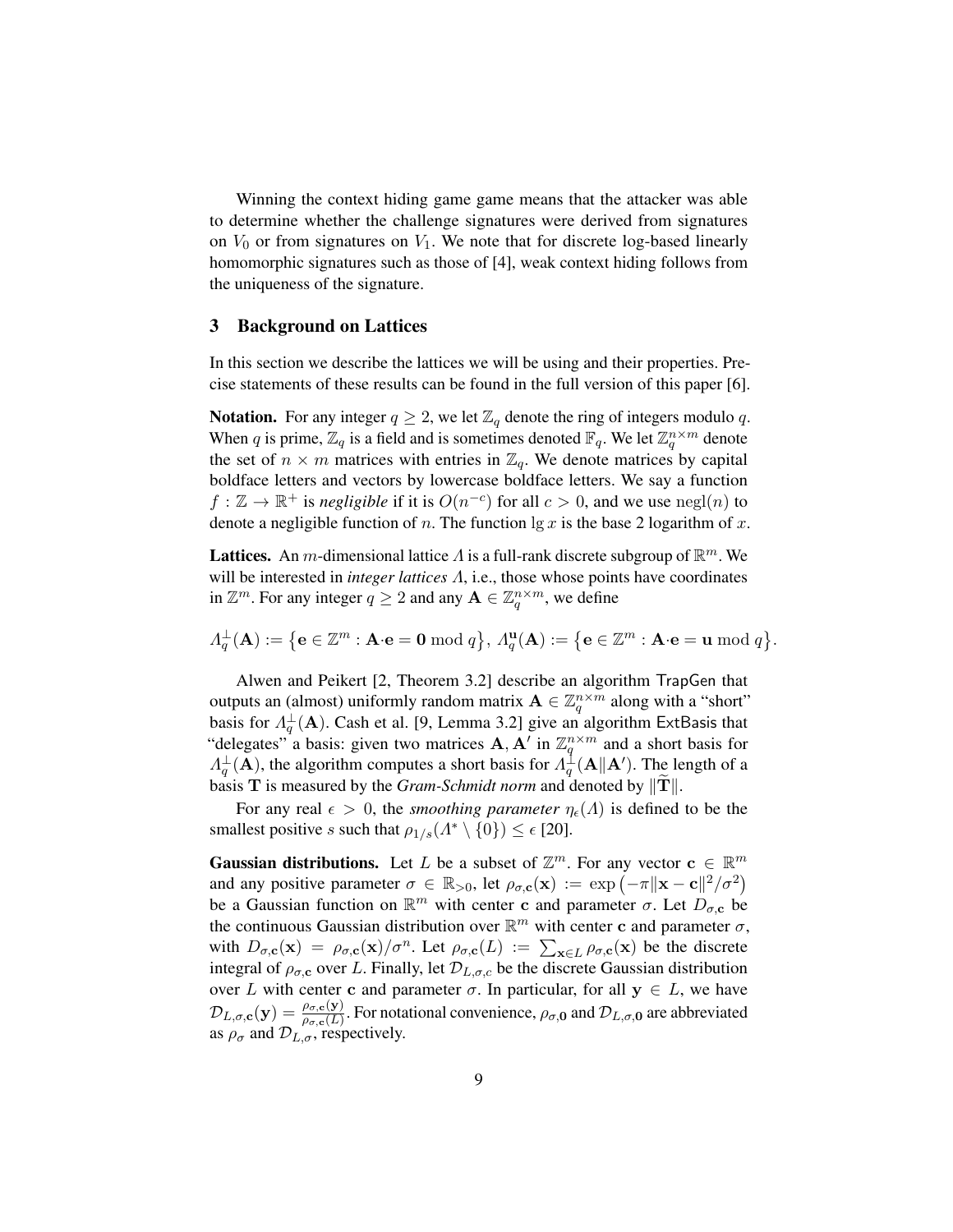Gentry, Peikert, and Vaikuntanathan [14, Theorems 4.1 and 5.9] describe algorithms SampleGaussian and SamplePre that output vectors sampled from distributions statistically close to  $\mathcal{D}_{\Lambda_q^{\perp}}(A), \sigma, c$  and  $\mathcal{D}_{\Lambda_q^{\rm u}}(A), \sigma$ , respectively.

Hardness assumption. The security of our signature schemes is based on the problem of finding short vectors in  $\Lambda_q^{\perp}(\mathbf{A})$  for random  $\mathbf{A}$ . This is known as the *Small Integer Solution* (SIS) problem, and is defined as follows.

**Definition 4.** An instance of the  $\text{SIS}_{q,m,\beta}$  problem is a matrix  $\mathbf{A} \in \mathbb{Z}_q^{n \times m}$ . A solution to the problem is a nonzero vector  $\mathbf{v} \in \mathbb{Z}^m$  such that  $\|\mathbf{v}\| \leq \beta$  and  $\mathbf{A} \cdot \mathbf{v} = \mathbf{0} \bmod q$  (i.e.,  $\mathbf{v} \in \Lambda_q^{\perp}(\mathbf{A})$ ). If  $\mathcal B$  is an algorithm that takes as input a matrix  $\mathbf{A} \in \mathbb{Z}_q^{n \times m}$ , we define SIS-Adv $[\mathcal{B}, (q, m, \beta)]$  to be the probability that  $\mathcal B$ outputs a solution to a uniformly random  $\text{SIS}_{q,m,\beta}$  problem instance A.

Micciancio and Regev [20] and Gentry et al. [14] show that the (average case) SIS problem for  $\beta = \text{poly}(n)$  is hard assuming worst-case hardness of certain standard approximation problems on lattices.

# 4 New Tools

#### 4.1 A "One-More" SIS Problem

The security of most lattice-based signature schemes depends on the adversary's inability to find a short vector in  $\Lambda_q^{\perp}(\mathbf{A})$  for some public matrix **A**. However, for our linearly homomorphic signatures this criterion is insufficient. Roughly speaking, an adversary in our scheme will be given several short vectors  $e_1,\ldots,e_k\in \Lambda_q^{\perp}({\bf A})$  and must produce a short vector in  $\Lambda_q^{\perp}({\bf A})$  that is not in the span of the  $e_i$ . This is a "one-more" variant of the standard SIS problem, analogous to the "one-more discrete logarithm" problem in group-based cryptography (see e.g., [23]). We will see in Section 4.3 that for certain choices of parameters the problem is equivalent to finding *any* short vector in  $\Lambda_q^{\perp}(\mathbf{A})$  distinct from  $\{\pm \mathbf{e}_i\}$ , making the "one-more" analogy even more appropriate. We now formally define the problem.

**Definition 5.** For any integer  $k \geq 0$ , an instance of the k-SIS<sub>q,m, $\beta$ , $\sigma$  problem is</sub> a matrix  $\mathbf{A} \in \mathbb{Z}_q^{n \times m}$  and a set of k vectors  $\mathbf{e}_1, \dots, \mathbf{e}_k \in \Lambda_q^{\perp}(\mathbf{A})$ . A solution to the problem is a nonzero vector  $\mathbf{v} \in \mathbb{Z}^m$  such that

- 1.  $\|\mathbf{v}\| \leq \beta$ ,
- 2.  $\mathbf{A} \cdot \mathbf{v} = \mathbf{0} \bmod q$  (i.e.,  $\mathbf{v} \in \Lambda_q^{\perp}(\mathbf{A})$ ), and
- 3.  $\mathbf{v} \notin \mathbb{Q}$ -span $(\{\mathbf{e}_1, \ldots, \mathbf{e}_k\}).$

If B is an algorithm that takes as input a matrix  $\mathbf{A} \in \mathbb{Z}_q^{n \times m}$  and vectors  $\mathbf{e}_i \in$  $\mathbb{Z}^m$  for  $i = 1, \ldots, k$ , we define k-SIS-Adv $[\mathcal{B}, (q, m, \beta, \sigma)]$  to be the probability that B outputs a solution to a k-SIS $_{q,m,\beta,\sigma}$  problem instance  $(A, e_1, \ldots, e_k)$  over uniformly random **A** in  $\mathbb{Z}_q^{n \times m}$  and  $\mathbf{e}_i$  drawn from the distribution  $\mathcal{D}_{A_q^{\perp}}(A), \sigma$ .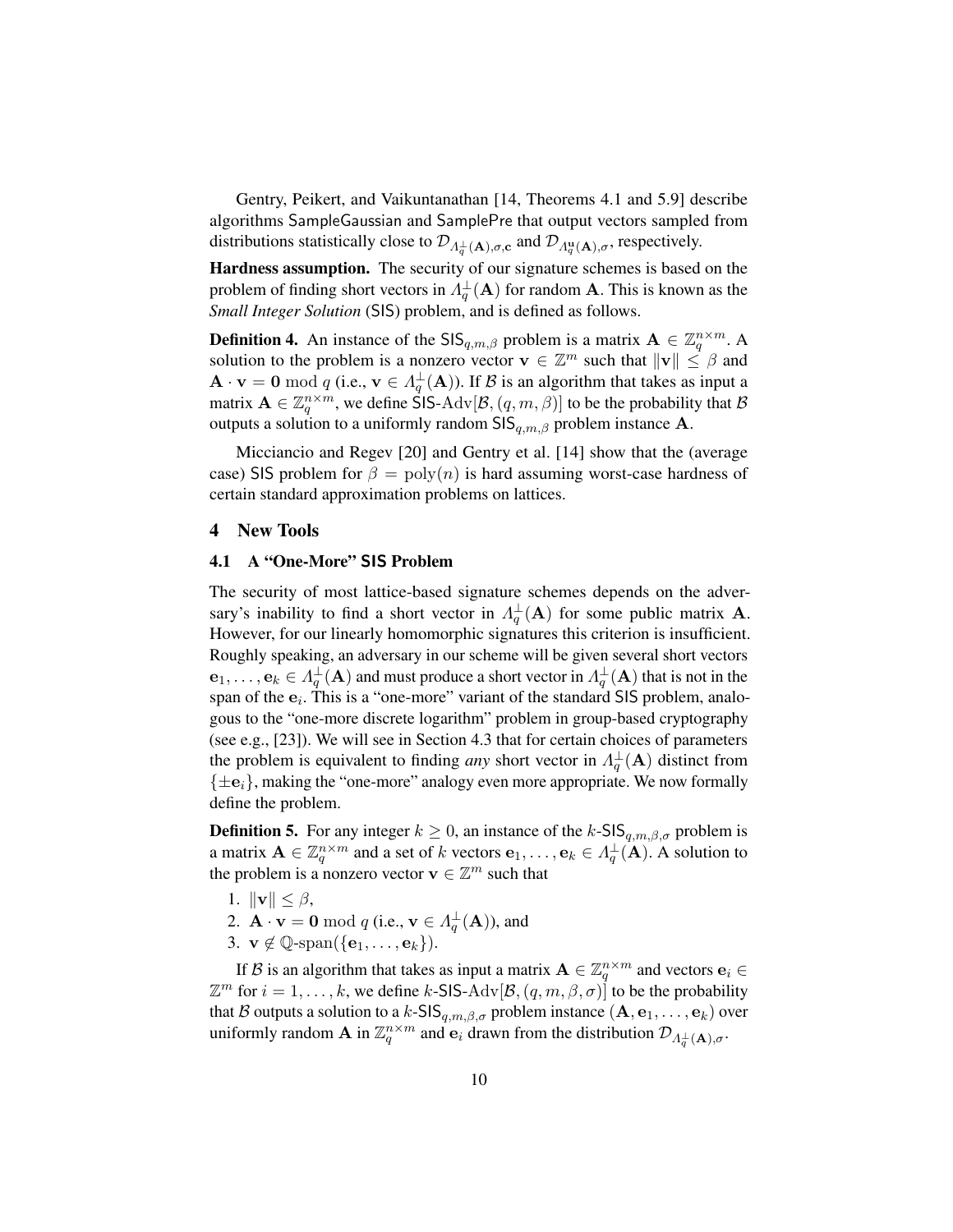The main result of this section is to show that an adversary  $A$  that solves the  $k$ -SIS problem in dimension  $m$  can be used to solve the SIS problem in dimension  $m - k$ . More precisely, we have the following:

**Theorem 6.** Let q be a prime, and let  $m$ ,  $\beta$ ,  $\sigma$ , and  $k$ , be polynomial functions of *a security parameter n. Suppose that*  $m \geq 2n \lg q$ ,  $m/k > n$ ,  $\sigma > \omega(\sqrt{\log m})$ ,  $t > \omega(\sqrt{\log n})$ *, and*  $q > \sigma \cdot \omega(\sqrt{\log m})$ *.* 

Let  $\beta' = \beta \cdot (k^{3/2} + 1)k!(t\sigma)^k$ . Let A be a polynomial-time adversary for *the* k*-*SISq,m,β,σ *problem. Then there exists a polynomial-time algorithm* B *that solves* SIS<sub>*a*,*m*−*k*,*β'*, *such that*</sub>

$$
\mathsf{SIS-}\mathrm{Adv}[\mathcal{B}, (q, m-k, \beta')] \geq k \cdot \mathsf{SIS-}\mathrm{Adv}[\mathcal{A}, (q, m, \beta, \sigma)] - \mathrm{negl}(n).
$$

Since the SIS problem is only assumed to be hard for parameters  $\beta =$  $poly(n)$ , the fact that the above reduction degrades exponentially in k means that k must be chosen to be small enough so that  $\beta'$  is still polynomial in n. In our application the parameter  $\sigma$  is  $\omega(\sqrt{n})$ , which means that k must be chosen to be  $O(1)$ . In this case, if we take  $t = O(\log \sigma)$  and  $\beta' = \beta \cdot O(\sigma^k \log^k \sigma)$ , then Theorem 6 shows that if the SIS $_{q,m-k,\beta'}$  problem is hard, then the k-SIS $_{q,m,\beta,\sigma}$ problem is also hard.

The idea of the proof of Theorem 6 is as follows: given an SIS challenge  $\mathbf{A}' \in \mathbb{Z}_q^{n \times (m-k)},$  we can choose  $k$  random vectors  $\mathbf{e}_i$  from a Gaussian distribution over  $\mathbb{Z}^m$  and append  $k$  columns to  $\mathbf{A}'$  to create a matrix  $\mathbf{A}\in\mathbb{Z}_q^{n\times m}$  such that the  $e_i$  are in  $\Lambda_q^{\perp}(A)$ . If the k-SIS adversary A outputs a short vector  $e^* \in \Lambda_q^{\perp}(A)$ that is Q-linearly independent of the  $\{e_i\}$ , then we can use Gaussian elimination over  $\mathbb Z$  (via Cramer's rule) to compute a short vector  $\mathbf v \in \Lambda_q^{\perp}(\mathbf A)$  with zeroes in the last k entries. Reading off the first  $m - k$  entries of v gives us a short vector in  $\Lambda_q^{\perp}(\mathbf{A}')$ . Details can be found in the full version of this paper [6].

#### 4.2 Tight Bounds on the Length of Gaussian Samples

Signatures in our schemes will be "short" vectors sampled from Gaussian distributions over cosets of a particular lattice. To quantify what "short" means, we must demonstrate an upper bound on the length of a vector sampled from a Gaussian.

Micciancio and Regev [20, Lemma 4.4] show that if  $\sigma$  is larger than the smoothing parameter of the *n*-dimensional lattice  $\Lambda$ , then with overwhelming probability the length of a vector sampled from  $\mathcal{D}_{A,\sigma,\mathbf{c}}$  is at most  $\sigma\sqrt{n}$ . They also show that the *expected* length of such a sample is at most  $\sigma \sqrt{n/2\pi} + \text{negl}(n)$ . Our result below "bridges the gap" between the upper bound and the expected length. Furthermore, we show an equally strong *lower* bound on the length of the Gaussian sample.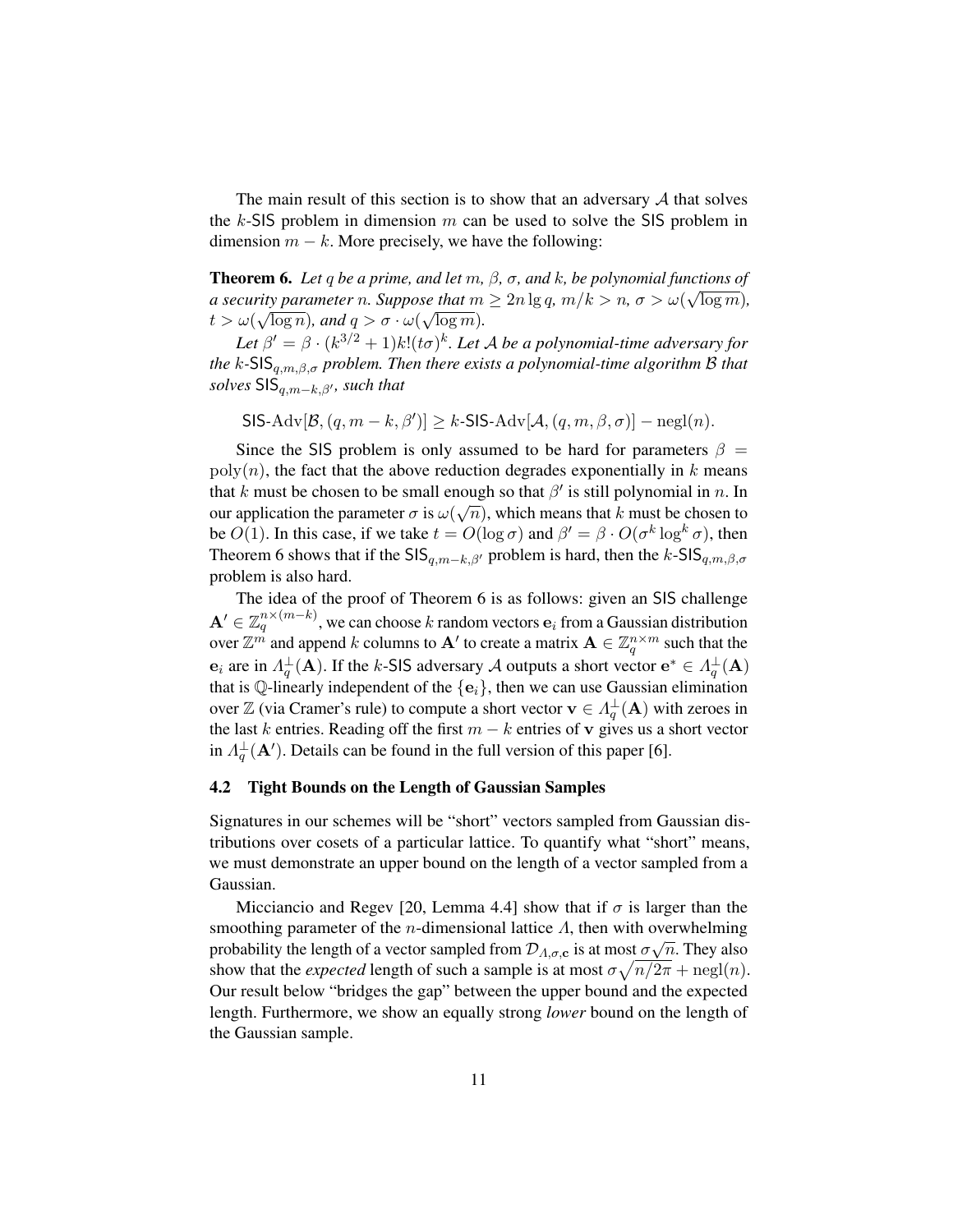**Proposition 7.** Let  $\Lambda \subset \mathbb{R}^n$  be a lattice. Suppose  $\sigma \geq \eta_{\epsilon}(\Lambda)$  for some negligible  $\epsilon$ *. Let*  $\mathbf{c} \in \mathbb{R}^m$  *be any vector. Then for any constant*  $\alpha > 0$  *we have* 

$$
\Pr\left[(1-\alpha)\sigma\sqrt{\frac{n}{2\pi}} \le ||\mathbf{x}-\mathbf{c}|| \le (1+\alpha)\sigma\sqrt{\frac{n}{2\pi}} : x \stackrel{\text{R}}{\leftarrow} \mathcal{D}_{\Lambda,\sigma,\mathbf{c}}\right] \ge 1-\text{negl}(n).
$$

# 4.3 Removing Linear Independence from the k-SIS Problem

We now show that for small values of  $k$  and tight length bounds, we can relax the linear independence condition in the statement of the k-SIS problem. Specifically, if we can find *any* nonzero vector  $e^*$  of the required length not equal to  $\pm e_i$ for any of the k vectors  $e_i$  in the problem statement, then with overwhelming probability  $e^*$  is not in the linear span of the  $e_i$ .

**Proposition 8.** *Suppose*  $m \geq 2n \lg q$  *and*  $k \cdot \omega(r)$  $\sqrt{\log n}$ ) < min( $\sigma$ ,  $m^{1/4}$ ). Let  $(A, e_1, \ldots, e_k)$  *be a k*-SIS *challenge with* A *chosen uniformly at random from*  $\mathbb{Z}_q^{n \times m}$  and  $\mathbf{e}_i$  sampled from  $\mathcal{D}_{A_q^{\perp}(\mathbf{A}), \sigma}$ . Then with overwhelming probability, the *only nonzero vectors of length at most*  $1.1 \cdot \sigma \sqrt{m/2\pi}$  *in*  $\mathbb{Q}$ -span $(\mathbf{e}_1, \dots, \mathbf{e}_k)$ *are the vectors*  $\pm$ **e**<sub>*i*</sub> for  $i = 1, \ldots, k$ *.* 

# 4.4 Linear Combinations of Discrete Gaussians

The privacy property of our linearly homomorphic scheme will follow from the fact that the distribution obtained by summing independent discrete Gaussian samples is itself a discrete Gaussian distribution that depends only on the coset of the sum and the linear combination being computed.

**Theorem 9.** Let  $\Lambda \subseteq \mathbb{Z}^m$  be a lattice and  $\sigma \in \mathbb{R}$ . For  $i = 1, ..., k$  let  $\mathbf{t}_i \in \mathbb{Z}^m$ *and let*  $X_i$  *be mutually independent random variables sampled from*  $\mathcal{D}_{\Lambda+\mathbf{t}_i,\sigma}$ *.* Let  $\mathbf{c} = (c_1, \ldots, c_k) \in \mathbb{Z}^k$ , and define

 $g := \gcd(c_1, \ldots, c_k), \quad \mathbf{t} := \sum_{i=1}^k c_i \mathbf{t}_i.$ 

*Suppose that*  $\sigma > ||c|| \cdot \eta_{\epsilon}(A)$  *for some negligible*  $\epsilon$ *. Then*  $Z = \sum_{i=1}^{k} c_i X_i$  *is statistically close to*  $\mathcal{D}_{gA+\mathbf{t},\parallel\mathbf{c}\parallel\sigma}$ .

In the full version of this paper [6] we generalize this theorem to  $\bar{Z} = A \cdot \bar{X}$ , where  $\bar{X} = (X_1, \ldots, X_k)$  and A is an  $s \times k$  matrix.

# 5 A Linearly Homomorphic Signature Scheme over  $\mathbb{F}_2$

We now describe our linearly homomorphic signature scheme over  $\mathbb{F}_2$ . Our construction is inspired by the signature scheme of Gentry, Peikert, and Vaikuntanathan [14]. In the GPV scheme, signatures are short vectors in  $\Lambda_q^{\mathbf{u}}($ **A**), where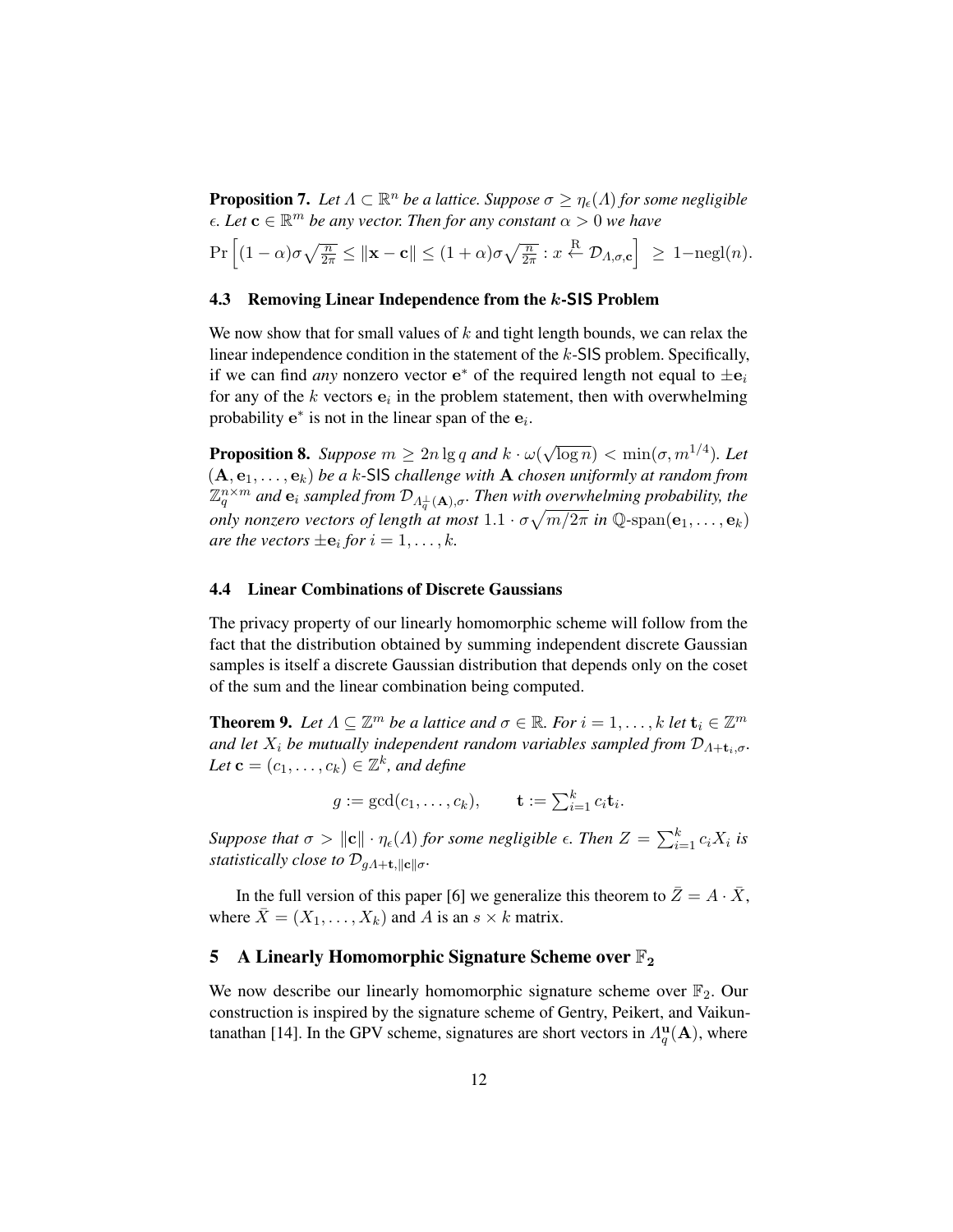u is the hash of the message to be signed. The key idea in our construction of homomorphic signatures is to work simultaneously modulo 2 and modulo an odd prime q. Specifically, a signature on a vector  $\mathbf{v} \in \mathbb{F}_2^n$  is a short vector  $\mathbf{e} \in \mathbb{Z}^m$ such that e is in both  $\Lambda_q^{\perp}($ **A**) and  $\Lambda_2^{\mathbf{v}}($ **A**). The mod 2 part ties the signature to the message, while the mod  $q$  part ensures that the signature cannot be forged. By the Chinese remainder theorem, such a vector e is in the lattice  $\Lambda_{2a}^{q \cdot \mathbf{v}}$  ${}^{q\cdot \mathbf{v}}_{2q}(\mathbf{A}).$ 

In order to be able to sign multiple files, the matrix A must be different for every file, yet still have a trapdoor that allows us to generate signatures using the SamplePre algorithm. To achieve this, we divide  $A$  into two parts. The left half is a public matrix generated by the TrapGen algorithm; the right half depends on the identifier of the file being signed. Given the secret basis output by TrapGen, we can use the ExtBasis algorithm to compute a short basis for  $\Lambda_{2q}^{\perp}(\mathbf{A})$ .

Our scheme is as follows:

Setup(n, params). Given a security parameter n and parameters params  $=$  $(N, k, L, m, q, \sigma)$ , where  $N = n$  is the dimension of vectors to be signed,  $k < n$ is the dimension of subspaces to be signed,  $L \geq 1$  is the maximum number of linear combinations that can be authenticated,  $m(n, L) > n$  is an integer,  $q(n, L)$ is an odd prime, and  $\sigma(n, L)$  is a real number, do the following:

- 1. Run TrapGen $(n, m, 2q)$  to generate a matrix  $\mathbf{A} \in \mathbb{Z}_{2q}^{n \times m}$  and a basis **T** of  $A_{2q}^{\perp}(\mathbf{A})$  such that  $\|\widetilde{\mathbf{T}}\| \leq 30\sqrt{n \lg 2q}$ .
- 2. Let  $H: \{0,1\}^* \to \mathbb{Z}_{2q}^{n \times m}$  be a hash function, viewed as a random oracle.
- 3. Output the public key pk  $\leftarrow (\mathbf{A}, H)$ , and the private key sk  $\leftarrow (\mathbf{A}, H, \mathbf{T})$ .

Sign(sk, id, v). Given secret key sk =  $(A, H, T)$ , identifier id  $\in \{0, 1\}^n$ , and a vector  $\mathbf{v} \in \mathbb{F}_2^n$ , do the following:

- 1. Set  $\mathbf{B} \leftarrow \mathbf{A} || H(\text{id}) \in \mathbb{Z}_{2q}^{n \times 2m}$ .
- 2. Let  $\mathbf{S} \leftarrow \mathsf{ExtBasis}(\mathbf{T}, \mathbf{B})$  be a basis for  $A_{2q}^{\perp}(\mathbf{B})$  with  $\|\widetilde{\mathbf{S}}\| = \|\widetilde{\mathbf{T}}\|$ .
- 3. Output  $e \leftarrow$  SamplePre( $B, S, \sigma, q \cdot v$ ).

Combine(pk, id,  $\{(\alpha_i, \mathbf{e}_i)\}_{i=1}^{\ell}$ ). Given a public key pk, an identifier id, and pairs  $\{(\alpha_i, \mathbf{e}_i)\}_{i=1}^{\ell}$  with  $\alpha_i \in \mathbb{F}_2 = \{0, 1\}$ , output  $\mathbf{e} \leftarrow \sum_{i=1}^{\ell} \alpha_i \mathbf{e}_i \in \mathbb{Z}^{2m}$ .

Verify(pk, id, y, e). Given a public key pk =  $(A, H)$ , an identifier id, a signature  $\mathbf{e} \in \mathbb{Z}^{2m}$ , and a vector  $\mathbf{y} \in \mathbb{F}_2^n$ , do the following:

- 1. Set  $\mathbf{B} \leftarrow \mathbf{A} || H(\mathsf{id}) \in \mathbb{Z}_{2q}^{n \times 2m}$ .
- 2. If (a)  $\|\mathbf{e}\| \le L \cdot \sigma \sqrt{2m}$  and (b)  $\mathbf{B} \cdot \mathbf{e} = q \cdot \mathbf{y} \bmod 2q$ , output 1. Otherwise output 0.

**Proposition 10.** *Suppose*  $\sigma \geq 30\sqrt{n \lg 2q} \cdot \omega($ √ log n)*. Then the scheme described above is an L-limited linearly homomorphic signature scheme over*  $\mathbb{F}_2$ .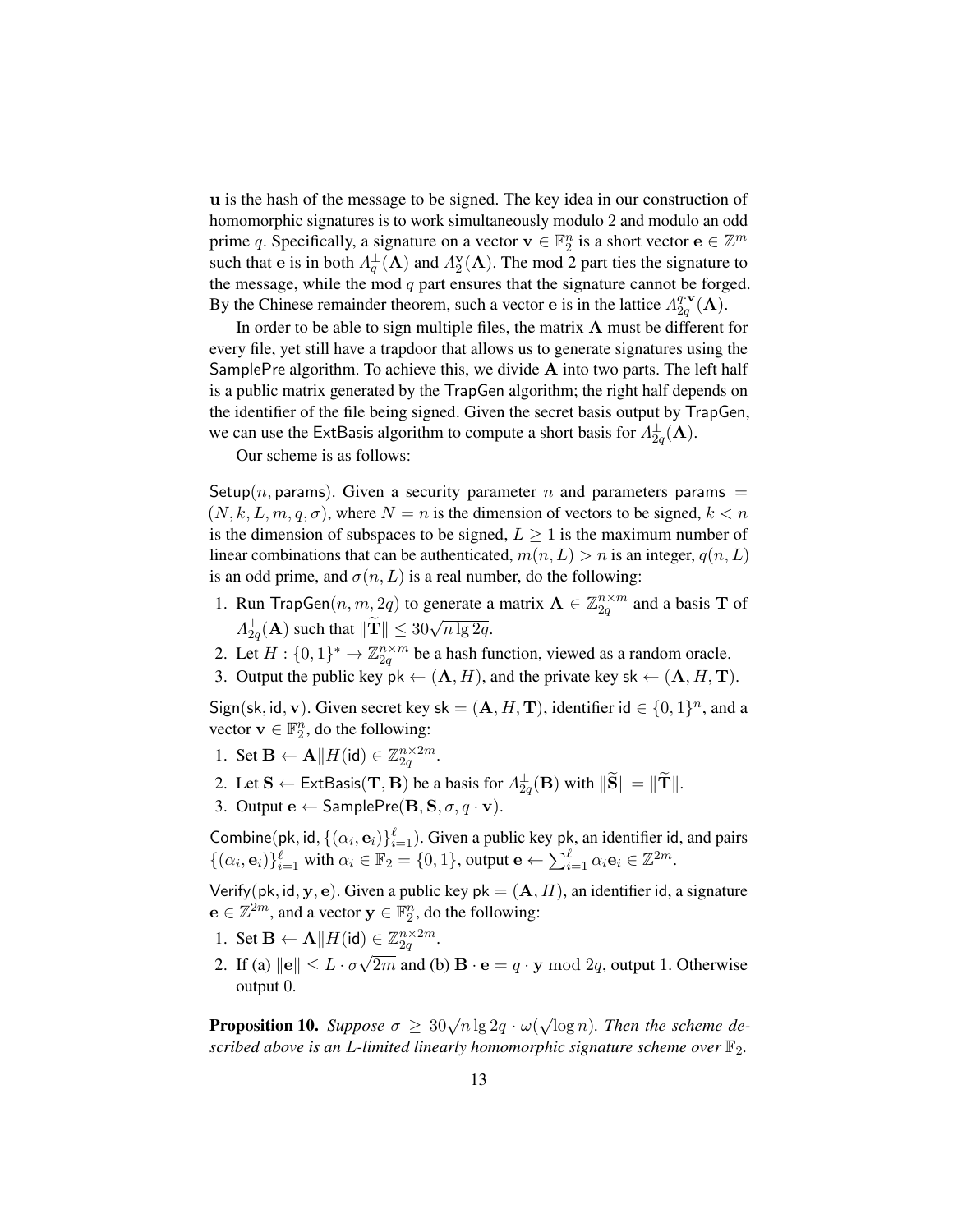Unforgeability. We prove unforgeability of our linearly homomorphic signature scheme over  $\mathbb{F}_2$  in the random oracle model. Given an adversary that breaks the signature scheme over  $\mathbb{Z}_{2q}$ , we construct an adversary that simulates the signature scheme and the hash function  $H$  and solves the  $k$ -SIS problem over  $\mathbb{Z}_q$ . By Theorem 6, this adversary can in turn be used to solve the SIS problem over  $\mathbb{Z}_q$ .

Our simulation begins by guessing which of the adversary's signature and hash queries will correspond to the file identifier id<sup>\*</sup> associated with the adversary's forgery and outputting a public key  $A$  derived from the k-SIS challenge matrix. For queries *not* associated with id<sup>∗</sup>, the simulator "swaps the roles" of the public key and hash function as follows: we use TrapGen to program the random oracle with a matrix  $H(id)$  for which we know a short basis, and we use ExtBasis to compute a short basis for  $A||H(id)$ . We can then compute the signatures as in the real system.

For the query id<sup>\*</sup>, we construct  $H(\text{id}^*)$  so that the k-SIS challenge vectors are valid signatures for the vectors queried by the adversary. We construct the mod  $q$ part of  $H(\mathsf{id}^*)$  using the fact that valid signatures are elements of  $\Lambda^{\perp}_q(\mathbf{A} || H(\mathsf{id}^*))$ , and we construct the mod 2 part of  $H(\text{id}^*)$  using the fact that the k-SIS challenge vectors are statistically close to random mod 2.

With this setup, a forged signature is exactly a solution to the  $k$ -SIS problem mod q. We now give the theorem; the proof appears in the full paper [6].

**Theorem 11.** Let N be the linearly homomorphic signature scheme over  $\mathbb{F}_2$ **described above.** Suppose that  $m = \lceil 6n \lg 2q \rceil$  and  $\sigma = 30\sqrt{n \lg 2q} \log n$ . Let  $\beta = L \cdot \sigma \sqrt{2m}$ . Then  $\mathcal N$  is unforgeable in the random oracle model assuming *that*  $k$ -SIS<sub> $a,2m, \beta, \sigma$  *is infeasible.*</sub>

Since the SIS problem is only assumed to be hard for  $\beta' = \text{poly}(n)$ , by Theorem 6 our choice of  $\sigma$  forces k to be  $O(1)$  to ensure security based on SIS.

**Privacy.** In our linearly homomorphic signature scheme, one derives a signature on a linear combination v of messages by taking a linear combination of the signatures on the original messages  $v_1, \ldots, v_k$ . Hence, the derived signature on v is a linear combination of short vectors in cosets of some lattice  $\Lambda$ . To show that this derived signature does not leak information about the original signatures, we use Theorem 9 to show that a linear combination of  $k$  signatures generated by our signing algorithm is itself a short vector sampled from a distribution that depends only on the function computed and the message v output by the function. In particular, the derived signature does not depend on the original vectors  $v_1, \ldots, v_k$  (up to negligible statistical distance). It follows that the derived signature does not leak any information about  $v_1, \ldots, v_k$  beyond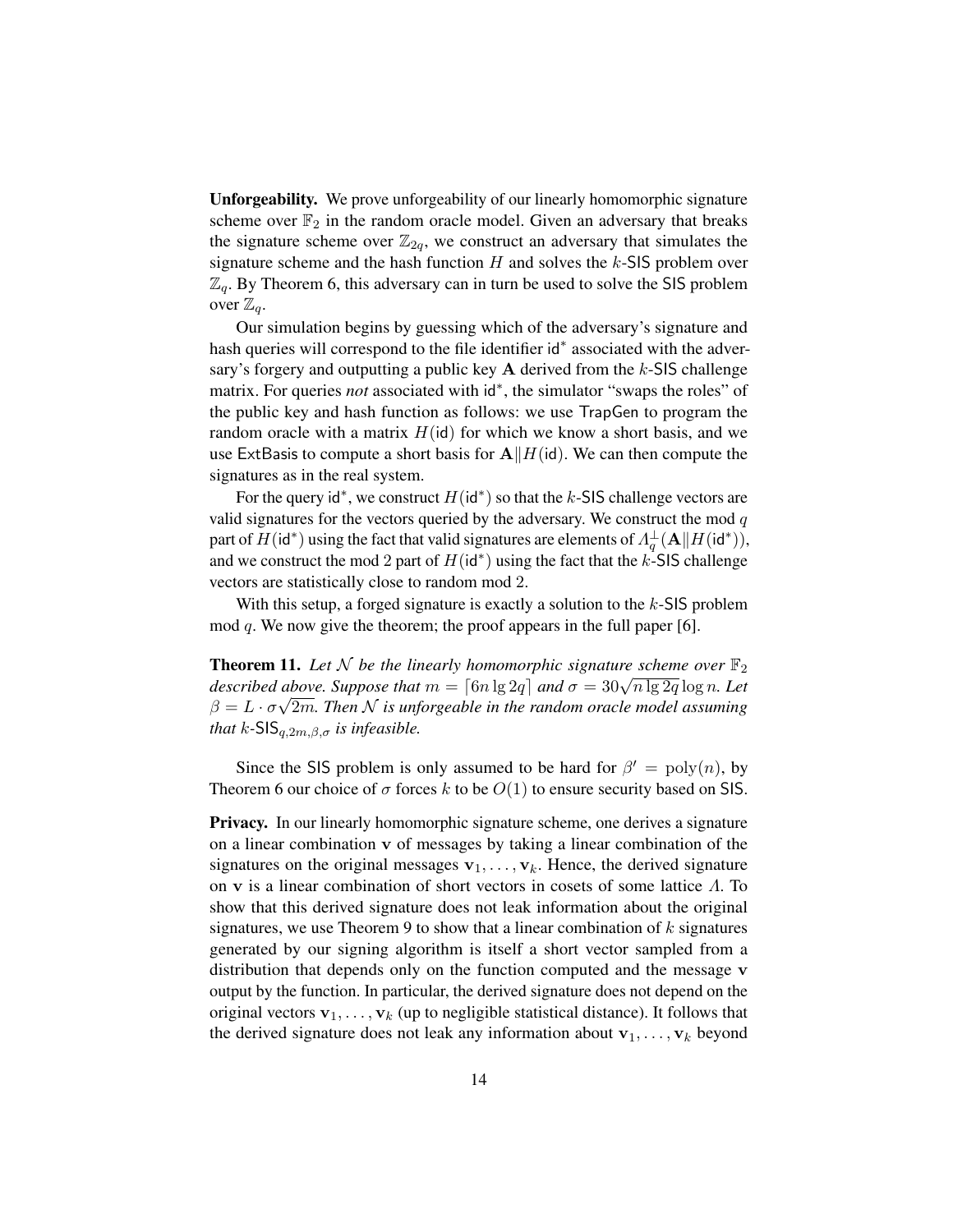what is revealed by v. We note that the length of  $\sigma$  reveals information about the computed linear function, but not about the original messages.

The above argument implies that a single derived signature is private; for multiple signatures we use a similar argument with an appropriate generalization of Theorem 9. The proof of our privacy theorem can be found in the full paper [6].

**Theorem 12.** Let N be the linearly homomorphic signature scheme over  $\mathbb{F}_2$ *described in Section 5. Suppose that* k *is constant*,  $m = \lceil 6n \lg 2q \rceil$  and  $\sigma =$ <sup>30</sup><sup>√</sup> n lg 2q log n*. Then* N *is weakly context hiding.*

# 6 k-Time GPV Signatures Without Random Oracles

In this section we give a second application of the  $k$ -SIS mechanism described in Section 4, namely, a stateless variant of the the signature scheme of Gentry, Peikert, and Vaikuntanathan [14] that is k-time unforgeable in the standard model. The notion of  $k$ -time security means that a signing key can only be used to sign  $k$  messages. In particular, a forger is allowed at most  $k$  signing queries.

The main idea is to construct signatures as in our homomorphic scheme of Section 5, but remove the homomorphic property by setting the bound on the length of a valid signature to be very close to the expected length of the signature. Since we expect a small number of such vectors to form a set that is nearly orthogonal, any linear combination of signatures will produce a vector that is too long to be accepted as a valid signature.

We prove our signature scheme *weakly unforgeable*; i.e., unforgeable under a static chosen-message attack, in which the adversary must submit all signature queries before seeing the public key. A standard transformation using *chameleon hashes* [17] produces a scheme that is unforgeable under the usual notion of adaptive chosen-message attack.

We now describe our weakly unforgeable signature scheme, which is essentially a GPV signature in which hashing is replaced with the Chinese remaindering of the message (viewed as a vector in  $\mathbb{F}_2^n$ ) with the zero vector in  $\mathbb{Z}_q^n$ .

Setup(n, params). Given a security parameter n that is also the bit length of messages to be signed, do the following:

- 1. Choose an odd prime q. Set  $m \leftarrow \lceil 6n \lg 2q \rceil$ . Set  $\sigma \leftarrow 30\sqrt{n \lg 2q} \log n$ .
- 2. Run TrapGen $(n, m, 2q)$  to generate a matrix  $\mathbf{A} \in \mathbb{Z}_{2q}^{n \times m}$  and a basis **T** of  $\Lambda_{2q}^{\perp}(\mathbf{A})$  such that  $\|\widetilde{\mathbf{T}}\| \leq \sigma/\log n$ .
- 3. Output the public key pk  $\leftarrow (\mathbf{A}, \sigma)$  and the private key sk  $\leftarrow (\mathbf{A}, \sigma, \mathbf{T})$ .

Sign(sk, v). Given secret key sk =  $(A, \sigma, T)$ , and a message v (interpreted as a vector in  $\mathbb{F}_2^n$ ), output  $\mathbf{e} \leftarrow$  SamplePre $(\mathbf{A}, \mathbf{T}, \sigma, q \cdot \mathbf{v})$ .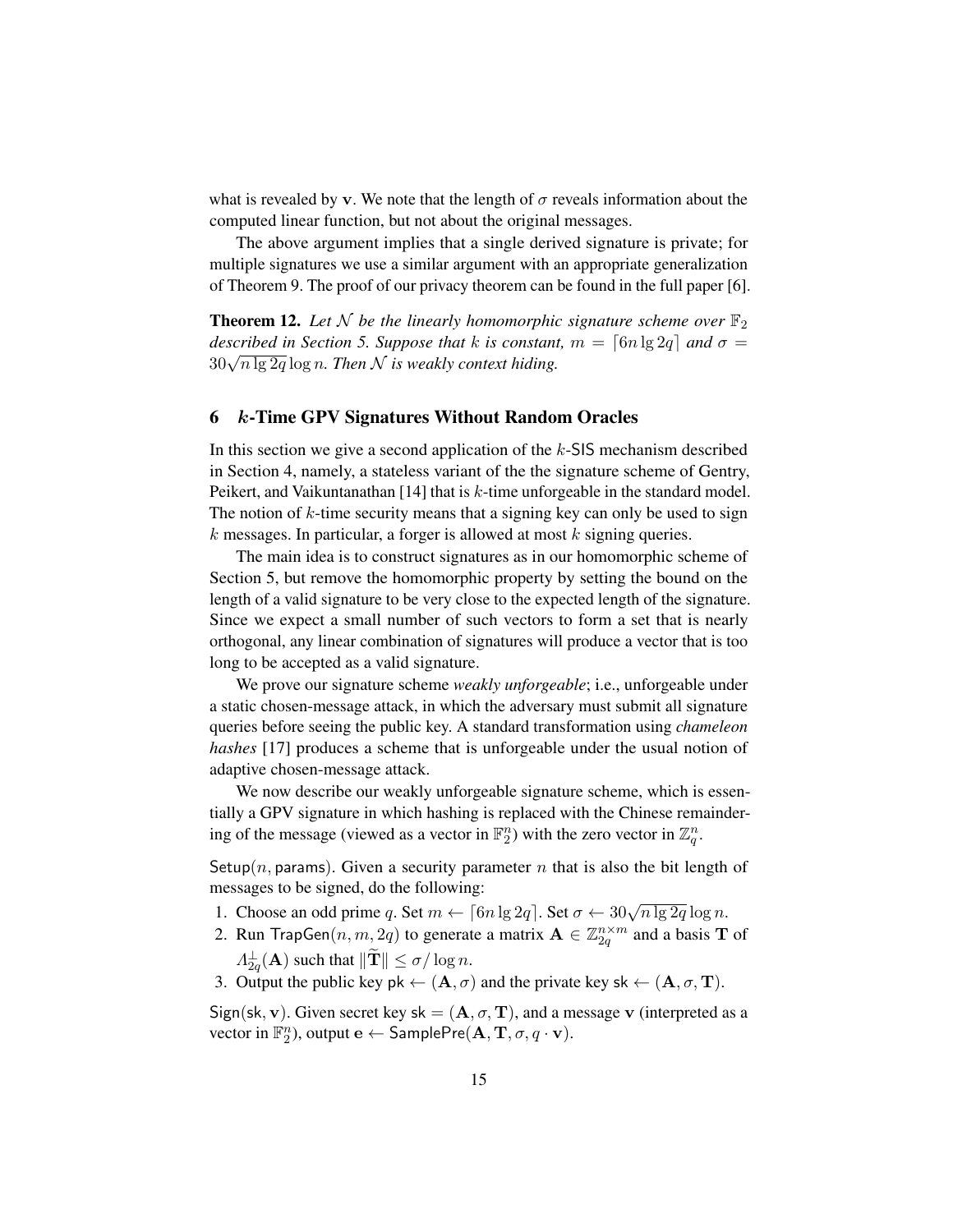Verify(pk, e, v). Given a public key  $pk = (A, \sigma)$ , a signature  $e \in \mathbb{Z}^m$ , and a message  $\mathbf{v} \in \mathbb{F}_2^n$ , output 1 if (a)  $0 < ||\mathbf{e}|| \leq 1.1 \cdot \sigma \sqrt{m/2\pi}$  and (b)  $\mathbf{A} \cdot \mathbf{e} =$  $q \cdot \mathbf{v} \mod 2q$ . Otherwise output 0.

Correctness of our scheme follows from Proposition 7 (with  $\alpha = 0.1$ ), using [14, Lemma 5.3] to bound the smoothing parameter. In our fully unforgeable scheme, the vector v used in signing is not the message but rather  $H(M, r)$ , where  $M$  is the message,  $r$  is random, and  $H$  is a chameleon hash function. The signature includes the randomness  $r$  in addition to the vector e. For a discussion of lattice-based chameleon hash functions, see [9, §2.2].

An adversary attacking our k-time signature scheme requests k signatures  $e_i$ on messages of his choice, receives a public key and the signatures, and then outputs a message  $v^*$  and a signature  $e^*$ . The adversary wins the game if Verify(pk,  $e^*$ ,  $v^*$ ) = 1 and  $v^*$  is not equal to any of the messages queried.

As was the case for our homomorphic scheme of Section 5, a valid forgery is a short vector  $e^*$  in  $\Lambda_q^{\perp}(A)$ . The key idea in our security proof is that the length bound on a valid  $e^*$  is so tight that by Proposition 8, the only nonzero integer vectors of comparable length in the  $\mathbb Q$ -span of the requested signatures  $\mathbf e_i$  are the vectors  $\pm \mathbf{e}_i$ . (Since  $-\mathbf{e}_i$  authenticates the same message as  $\mathbf{e}_i$ , the signature  $-\mathbf{e}_i$ is not a valid forgery.) Thus  $e^*$  is outside the linear span of the  $e_i$ , and we can use it to solve the k-SIS instance in which the  $e_i$  are the challenge vectors.

Our security theorem is as follows; the proof appears in the full paper [6].

Theorem 13. *Let* S *be the signature scheme described above. Suppose* k *is constant and*  $\beta = 1.1 \cdot \sigma \sqrt{m/2\pi}$ . Then S is a weakly unforgeable k-time *signature scheme assuming that*  $k$ -SIS $_{q,m,\beta,\sigma}$  *is infeasible.* 

# 7 Further Directions

Extending the linearly homomorphic system. While our linearly homomorphic scheme in Section 5 authenticates vectors with coordinates in  $\mathbb{F}_2$ , the same construction works for any field  $\mathbb{F}_p$  where p is a small prime. We simply set construction works for any field  $\mathbb{F}_p$  where p is a small prime. We simply set  $m = \lceil 6n \lg pq \rceil$  and  $\sigma = 30\sqrt{n \lg pq} \log n$ , and sign a vector  $\mathbf{v} \in \mathbb{F}_p^n$  using the lattice  $\Lambda_{pq}^{q\cdot \mathbf{v}}(\mathbf{A})$ . If p is odd and we identify  $\mathbb{F}_p$  with  $\{-(p-1)/2,\ldots,(p-1)/2\}$ , then the output of Combine on  $\ell$  vectors can be up to  $\ell(p-1)$  times as long as the largest input vector. An argument as in Proposition 10 shows that the resulting system is  $L/(p-1)$ -limited.

More interestingly, our system can also be used to authenticate vector spaces defined over non-prime fields. Suppose for concreteness that our vectors live in  $(\mathbb{F}_{2^d})^n$ . If we fix a basis for  $\mathbb{F}_{2^d}$  over  $\mathbb{F}_2$ , then when computing signatures we may view the vectors as elements of  $(\mathbb{F}_2)^{nd}$  and compute signatures in exactly the same manner as above. The difference comes when computing linear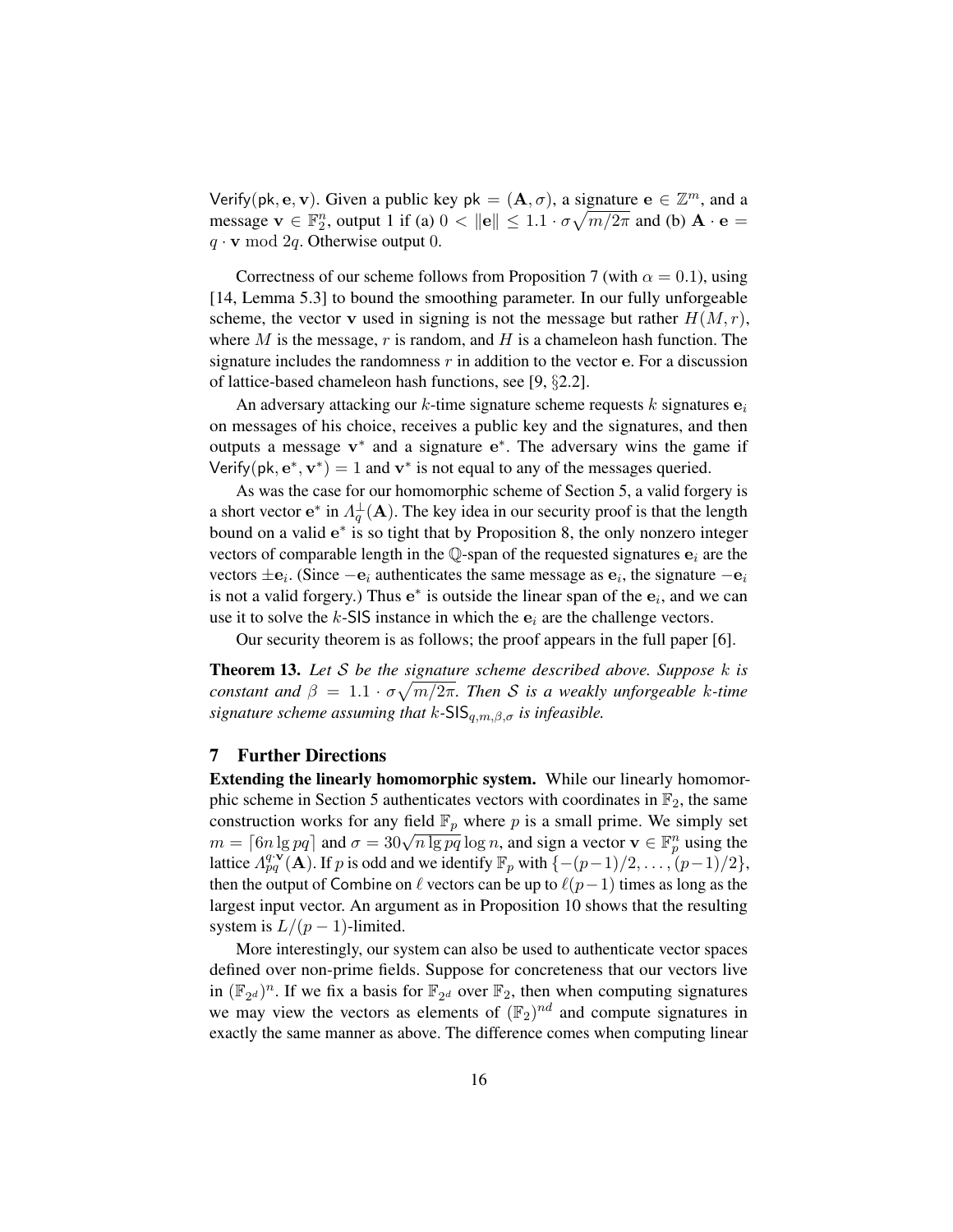combinations over  $\mathbb{F}_{2^d}$ : in our representation multiplying an element  $x \in \mathbb{F}_{2^d}$  by an element  $\alpha \in \mathbb{F}_{2^d}$  consists of multiplying the corresponding vector  $\mathbf{x} \in \mathbb{F}_2^d$  by a matrix  $M_{\alpha} \in \mathbb{F}_2^{\overline{d} \times d}$ . To compute this action on the signature vector  $\mathbf{e} \in \mathbb{Z}^m$ , we lift  $M_{\alpha}$  to an integer matrix with entries in  $\{0, 1\}$  and group the elements of e into d-tuples corresponding to the underlying elements of  $\mathbb{F}_{2^d}$ . Multiplying each d-tuple by  $M_{\alpha}$  now has the effect of multiplying the underlying elements of  $\mathbb{F}_{2^d}$  by  $\alpha$ . We see that this action increases the length of e by a factor of at most d, so combining  $\ell$  vectors gives an output that is up to  $\ell d$  times as long as the largest input vector. By the same argument as above, the system over  $\mathbb{F}_{2^d}$  is  $L/d$ -limited.

Open problem. An important open problem inspired by our construction is to find a tight reduction of  $k$ -SIS to worst-case lattice problems, either by improving on the reduction to SIS given by Theorem 6 or by a direct argument. An improved reduction would support the use of the  $k$ -SIS problem in developing cryptosystems for other applications and would also allow us to implement our systems with smaller parameters.

An alternative construction. In recent work [5], we have developed a different construction of linearly homomorphic signatures over small fields. Unforgeability of the new scheme (in the random oracle model) reduces directly to the SIS problem, without going through the intermediate  $k$ -SIS reduction. As a result, the new scheme can authenticate linear combinations of polynomially many vectors, whereas the one in this paper requires the number of vectors combined to be constant. Signatures in the two schemes are of comparable length.

Acknowledgments. We thank Chris Peikert for helpful discussions, and in particular for providing the idea of using continuous Gaussians to prove Proposition 7. We thank Susan Hohenberger, Hugo Krawczyk, Daniele Micciancio, and Brent Waters for useful conversations. We also thank the anonymous reviewers for helpful suggestions.

# References

- 1. J. H. Ahn, D. Boneh, J. Camenisch, S. Hohenberger, A. Shelat, and B. Waters. "Computing on authenticated data." Manuscript (2010).
- 2. J. Alwen and C. Peikert. "Generating shorter bases for hard random lattices." In *STACS* (2009), 75–86. Full version available at http://www.cc.gatech.edu/˜cpeikert/ pubs/shorter.pdf.
- 3. G. Ateniese, D. H. Chou, B. de Medeiros, and G. Tsudik. "Sanitizable signatures." In *Computer Security — ESORICS '05*, Springer LNCS 3679 (2005), 159–177.
- 4. D. Boneh, D. Freeman, J. Katz, and B. Waters. "Signing a linear subspace: Signature schemes for network coding." In *Public-Key Cryptography — PKC '09*, Springer LNCS 5443 (2009), 68–87.